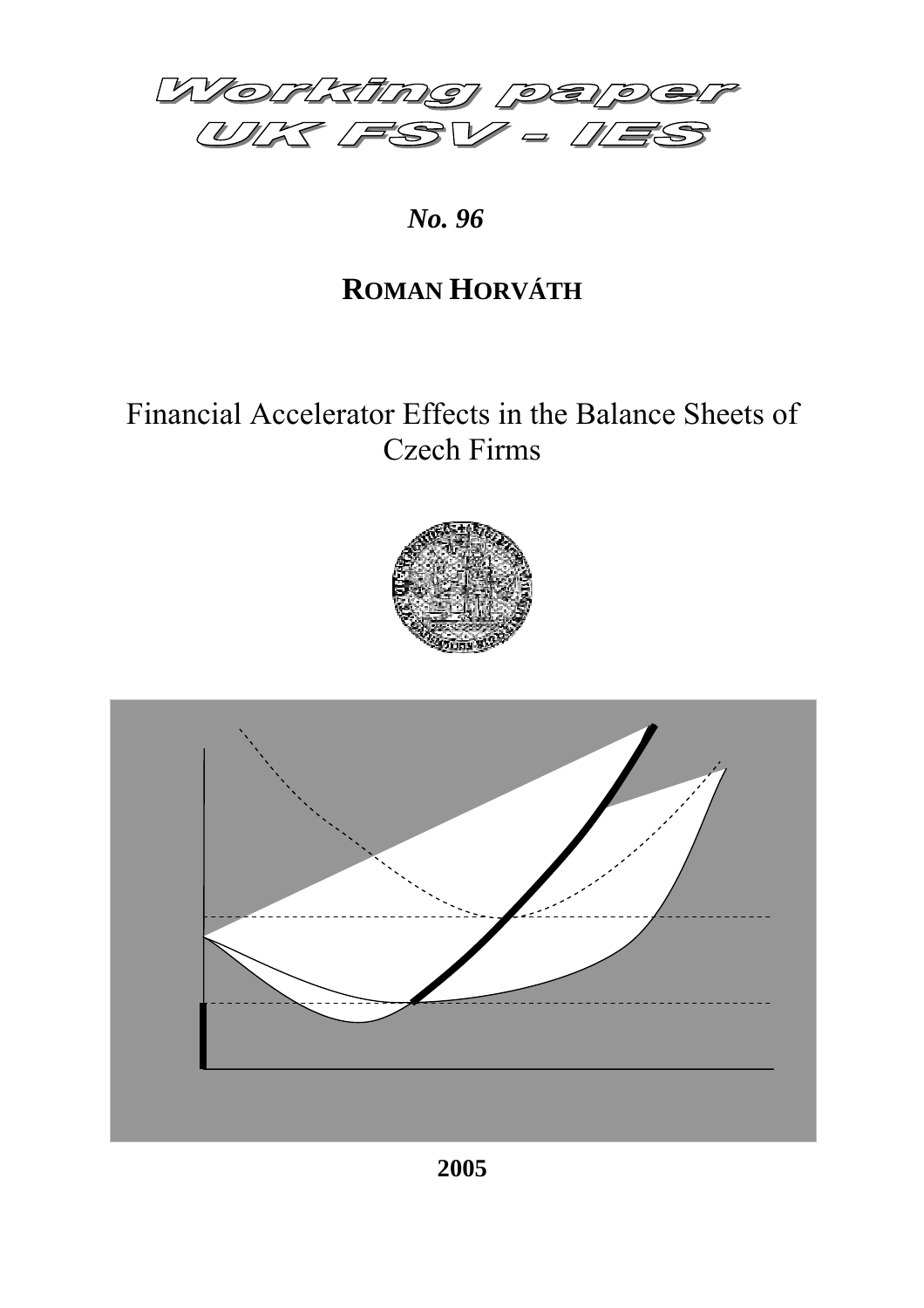**Disclaimer: The IES Working Papers is an online, peer-reviewed journal for work by the faculty and students of the Institute of Economic Studies, Faculty of Social Sciences, Charles University in Prague, Czech Republic. The papers are blind peer reviewed, but they are NOT edited or formatted by the editors. The views expressed in documents served by this site do not reflect the views of the IES or any other Charles University Department. They are the sole property of the respective authors. Additional info at: ies@fsv.cuni.cz**

**Copyright Notice: Although all documents published by the IES are provided without charge, they are only licensed for personal, academic or educational use. All rights are reserved by the authors.**

**Citations: All references to documents served by this site must be appropriately cited. Guidelines for the citation of electronic documents can be found on the [APA's website:](http://www.apastyle.org/elecref.html)  [http://www.apa.org/journals/webref.html .](http://www.apastyle.org/elecref.html)**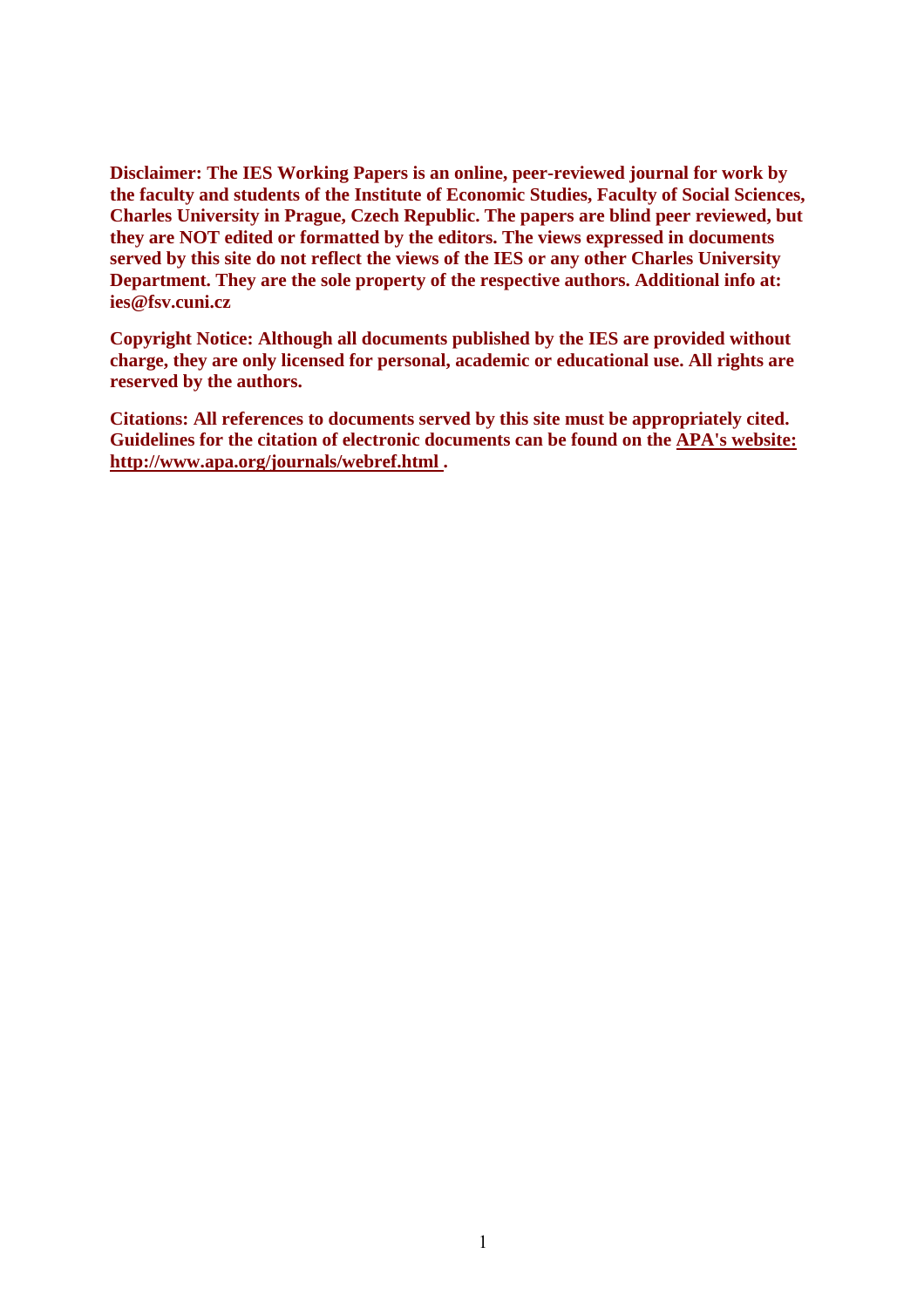# Financial Accelerator Effects in the Balance Sheets of Czech Firms

# **ROMAN HORVÁTH<sup>\*</sup>**

#### **Abstract**

In this paper we examine a financial accelerator hypothesis analyzing the determinants of firm-level interest rates. Using a panel of the financial statements of 448 Czech firms in 1996- 2002, we find that firm's balance sheet indicators are important determinant for the firm-level interest rates. Indebtness and market access matter in particular. The strength of balance sheets is procyclical. There is also evidence that monetary policy has stronger effects on small firms and during a period of the excess demand for credit (but not during a downturn).

### **JEL Classification**: G11, G32

**Keywords:** Monetary policy transmission, interest rates, balance sheet channel, financial accelerator

#### **Acknowledgements:**

-

Financial support from the IES (Institutional Research Framework 2005-2010, MSM0021620841) is gratefully acknowledged.

<span id="page-2-0"></span><sup>\*</sup> Czech National Bank and Institute of Economic Studies, Faculty of Social Sciences, Charles University. E-mail: roman.horvath@cnb.cz or roman.horvath@gmail.com.

I thank anonymous referee for helpful comments and Eva Horvathova for providing me with the data used in the paper.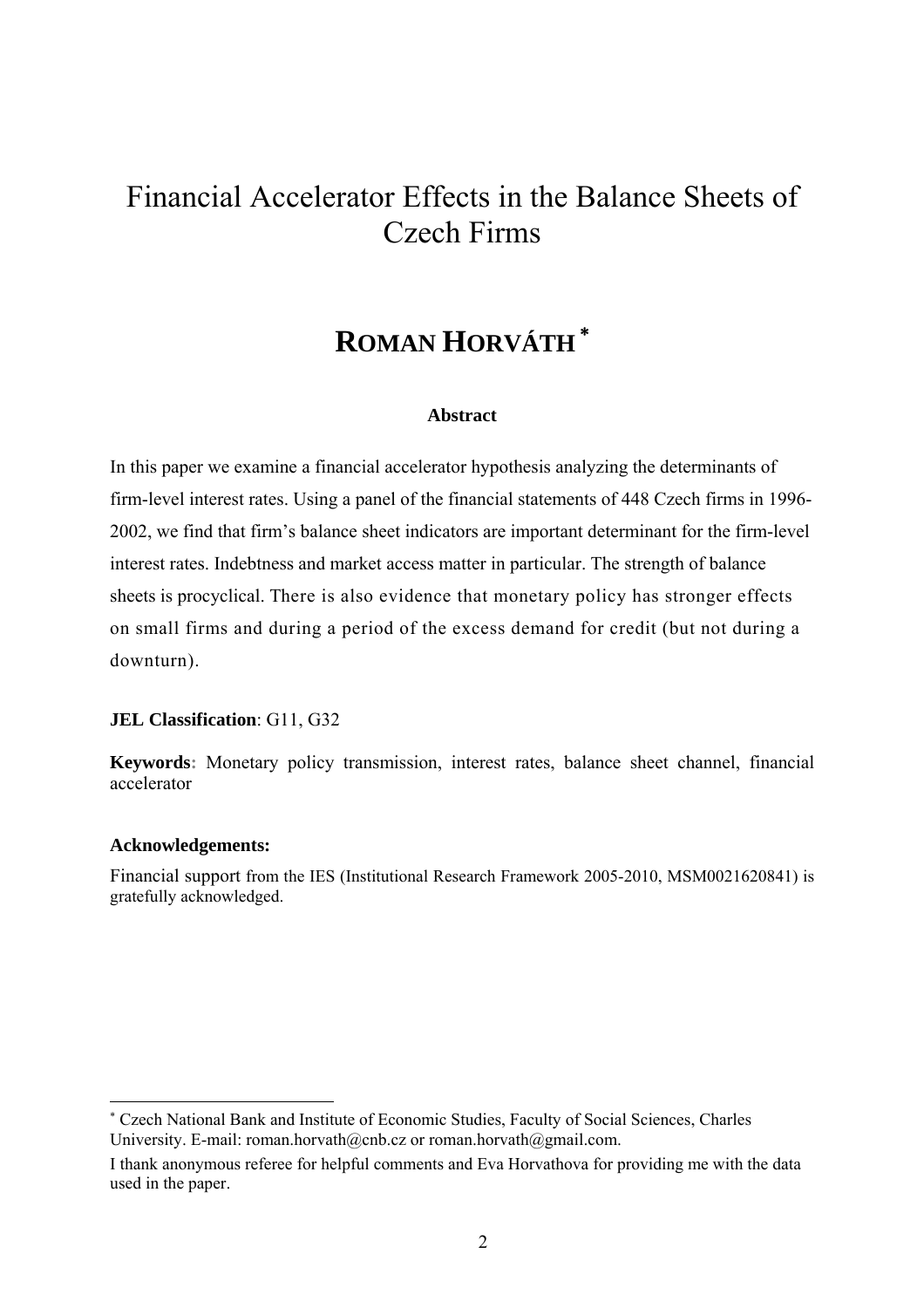# **1. Introduction**

An accurate understanding of monetary policy transmission is a key for efficient implementation of monetary policy. While there is large empirical evidence on monetary policy transmission mechanism in the Euro area (see Angeloni, Kashyap and Mojon, 2003), we still do not have sufficient knowledge about the transmission mechanism in the new EU member states (NMSs). This is striking for various reasons, e.g. as many of the NMSs are likely to join the Euro area in near future. This paper aims to bridge this gap by providing empirical evidence on the balance sheet channel in the Czech Republic.

Given an assumption of imperfect capital markets (information asymmetries and/or contract enforcement problems); there is a wedge between the cost of internal and external finance. Balance sheet channel links the cost of external finance to the financial position of the borrower.<sup>[1](#page-3-0)</sup> As a result, under contractionary shock, firm's internal sources of funding typically worsen and firms become more dependent on external finance. However, at the same time the costs of external finance have a tendency to increase, as the financial health of borrower weakens. The greater dependence on external funding at time when the cost of external funding increase literature labels as financial accelerator effect (Bernanke, Gertler and Gilchrist, 1999). In consequence, the strength of balance sheet amplifies output fluctuations (Bernanke and Gertler, 1989).

According to Gertler and Gilchrist (1993), monetary policy might have asymmetric effects over the cycle, i.e. to be more potent in downturns than in booms.<sup>2</sup> In addition, Gertler and Gilchrist (1994) and Oliner and Rudebush (1996) suggest that monetary policy shocks have stronger effects on small firms than on larger firms as a result of unequal access to external financing. Boissay (2001) puts forward that financial accelerator effects might be particularly strong, when firms are credit rationed.

In this paper, we examine the aforementioned suppositions using a large dataset of the financial statements of Czech firms in 1996-2002. First, we study if balance sheet position affects the interest rate the firms are charged. Second, we analyze to what extent balance sheet position is procyclical. Third, we investigate if monetary policy has heterogeneous effects, i.e. affecting more strongly small firms and during the downturn. Forth, the specificity of Czech credit market in the 1990s offers a unique opportunity to study if the monetary policy shocks influence firms more when they are credit rationed.

As such, this paper contributes to existing evidence on the firm-level investment dynamics in the Czech Republic (Lizal and Svejnar, 2002a; Lizal and Svejnar, 2002b; Konings, Rizov and Vandenbusche, 2003 or Hanousek and Filler, 2004). In general, these authors study the role of

<span id="page-3-0"></span><sup>&</sup>lt;sup>1</sup> Calstrom and Fuerst (1997), Kiyotaki and Moore (1997) and Bernanke, Gertler and Gilchrist (1999) are examples of modeling the interactions between the cost of finance and financial health of borrower.

<span id="page-3-1"></span><sup>&</sup>lt;sup>2</sup> See also Kashyap, Lamont and Stein (1994). Another stream of literature – in order to obtain asymmetric effects of monetary policy – highlights the role of downward price rigidity; see Ball and Mankiw (1994). Nevertheless, recent empirical evidence from Euro area countries tends to challenge the assumption of downward price rigidity (Dhyne et al., 2005). To our knowledge, empirical evidence on downward price rigidity does not exist for the Czech economy. Empirical evidence from neighboring country –Slovakia – also suggests only weak evidence for downward price rigidity, as price decreases are quite common; see Coricelli and Horvath (2005).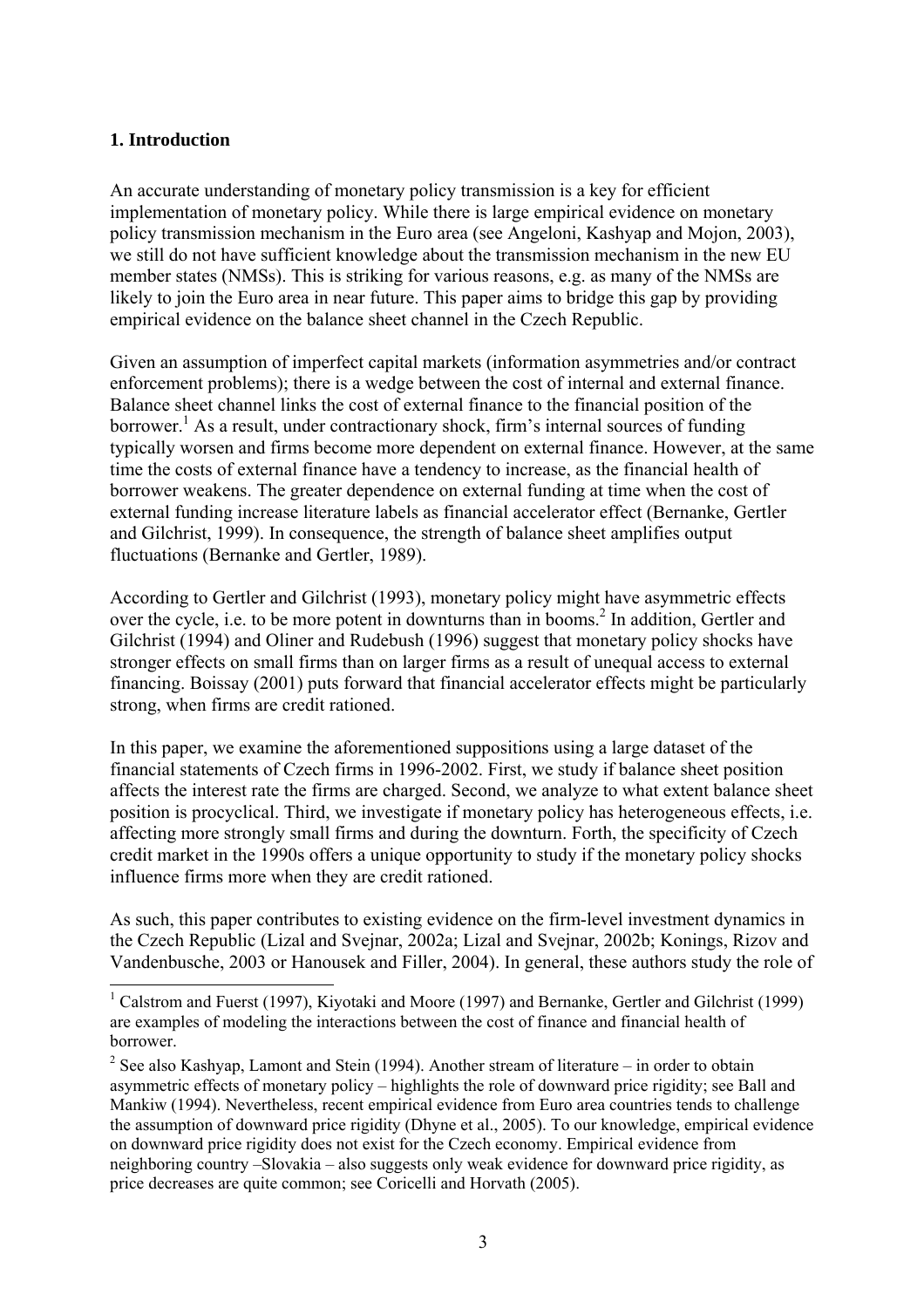ownership, credit rationing and soft-budget constraints. While all aforementioned studies provide important insights into the nature of Czech firm's investment dynamics, they typically employ the data from mid-1990s. More recently, Pruteanu (2004a) analyses whether banks credit rationed Czech enterprises during 1997-2002. To address the problems in identification of credit rationing<sup>[3](#page-4-0)</sup>, Pruteanu applies disequilibrium model of aggregate supply and demand for newly granted loans and draws the conclusion that credit rationing (e.g. excess demand for loans) occurred during the period 1999:1-2000:12. Consequently, we make use of this finding and test, if monetary policy has stronger effects during this particular period.

Typically, the econometric studies investigating the financial accelerator effects analyze the firm-level investment dynamics (see Vermeulen, 2002 or Berg, Hansen and Sellin, 2004). Only few studies focus on the determinants of firm-level interest rates within financial accelerator framework. Mojon, Smets and Vermeulen (2002) *inter alia* analyze firm-level interest rate dynamics in four largest Euro area countries in an error-correction framework. They find that firm's characteristics matter for the interest rates the firms are charged. In contrast to our results, they find little evidence that monetary policy in these countries has a heterogeneous impact on the firms and over the business cycle. Benito and Whitley (2003) study the factors affecting the firm-level interest rates in the UK in a dynamic panel setting and their results indicate that balance sheet position is important determinant of interest rates, too. In our paper, however, we apply slightly different estimation strategy than these two aforementioned studies.

In addition, we enrich the scarce literature on the monetary policy transmission in the Czech Republic. To our knowledge, this issue is studied systematically at the micro-level only by Pruteanu (200[4](#page-4-1)b) and Schmitz (2004).<sup>4</sup> Pruteanu focuses on the bank-lending channel. She finds that monetary policy affects the growth rate of loans more strongly in 1999-2001 in comparison to 1996-1998. In addition, there is certain evidence that monetary policy had heterogeneous effects on bank lending in 1999-2001. Similarly, Schmitz studies the role of banks in monetary policy transmission in several EU new member states over the period 1990-2001. While Schmitz finds that bank lending reacts significantly to monetary policy tightening, she finds no evidence for heterogeneity in the monetary policy effects.<sup>[5](#page-4-2)</sup>

The paper is organized as follows. Section 2 presents the description of our dataset as well as estimation methodology. In section 3, we present the descriptive statistics and regression analysis. We conclude in section 4. Finally, Appendix with some additional results and a detailed description of the construction of variables follow.

# **Data and Methodology**

*Data* 

<span id="page-4-0"></span><sup>&</sup>lt;sup>3</sup> Note that the drop in the amount of credit does not necessarily imply credit rationing, as the demand for loans might have fallen as well (see e.g. Freixas and Rochet, 1997).

<span id="page-4-1"></span><sup>&</sup>lt;sup>4</sup> At the macro level, Arnostova and Hurnik (2005) study monetary transmission mechanism in the Czech economy using VARs.

<span id="page-4-2"></span> $<sup>5</sup>$  In our opinion, the choice of sample period is highly problematic, as Schmitz's sample starts already</sup> in 1990. For example, interest rate ceilings were in use and the banks were solely owned by the state at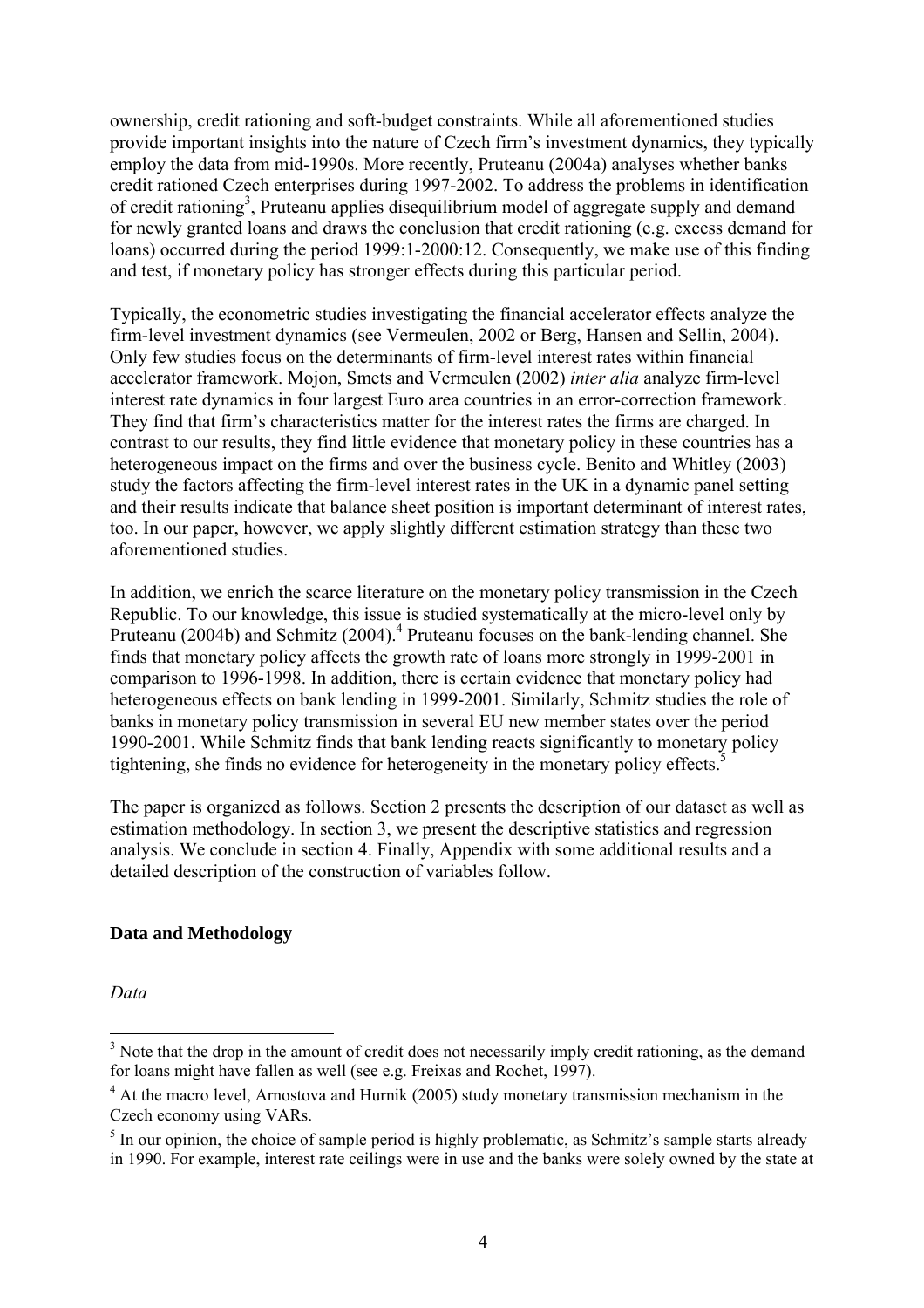The data employed in this paper for the aggregate level analysis are derived from public database ARAD operated by the Czech National Bank. The data for the aggregate analysis include debt outstanding and interest rates. Both variables are coded according to their maturity as the short, medium and long-term (see Appendix A.3 for the details). Primarily, we use these data to estimate representative aggregate interest rate for a comparison with the firm-level sample interest rates.

The data for the firm-level analysis in the paper are obtained from company records by the private company 'ČEKIA Agency' as a part of their MAGNUS dataset. The unbalanced panel dataset covers the end of year financial statements of 461 non-financial companies from 1993 to 2002. For each firm, we have balance sheet and profit and loss accounts available. The dataset also contains a detailed description of economic activity for each firm. Using this information, we divide firms into 16 industries, as classified by the Czech Statistical Office: agriculture, food production, beverage and tobacco production, mining and processing of minerals and ors, textile & leather production, wood processing and paper production, chemical & pharmaceutics and rubber production, construction, metallurgy, machine building, electronics, power engineering, transportation, commerce, glass & pottery and the others.

As a prelude to estimation, we exclude the firm records, which suffer from apparent inconsistencies. First consistency check is simply to examine if the data takes on the expected values. For example, the value of assets should be positive. Analogously, the ratio of various items from financial statements should exhibit the expected values. For instance, the ratio of liquid assets to assets or debt to assets should lie between zero and one. On this basis, we exclude 6 firms from the sample.

Next, there are only three firm records in the dataset available for the year 1993, two for 1994 and six records for the year 1995. In consequence, we use the company records from only in the period between 1996 and 2002. Besides, majority of observations comes from the period 1999-2002. While for the year 1996, 1997 and 1998 dataset contains 17, 39 and 81 firms respectively, the number of firms in the years 1999-2002 is more than 300. Namely, there are 309, 390, 362 and 305 firms for the years 1999, 2000, 2001 and 2002, respectively. In total, the unbalanced sample counts for 1494 observations of 448 firms. Typically, we are able to track at least three subsequent years of the records for a given firm.

# *Estimation Methodology*

In our paper, we first link the interest rate charged to a balance sheet position. Balance sheet position is approximated by the extent of leverage, liquidity, market access and the value of collateral. We also analyze, if small firms pay higher interest rates on average and also if the firm-level interest rates increase during downturn. Next, we examine if monetary policy shocks have hetererogeneous effects on firms according to their size. Finally, we investigate whether monetary policy affects firm-level interest rates more strongly during downturn and during (what may be labeled as) credit rationing period.

First, we estimate the equation linking balance sheet indicators to firm-level interest rates:

$$
IR_{it} = \alpha_1 + \alpha_2 COLI_{t,t} / A_{i,t} + \alpha_3 DEBT_{t,t} / A_{i,t} + \alpha_4 CF_{i,t} / A_{i,t} + \alpha_5 ACCESS_{t,t} + u_i + e_{it}
$$
(1)

the outset of transition in the Czech Republic. Therefore, the results should be interpreted with caution.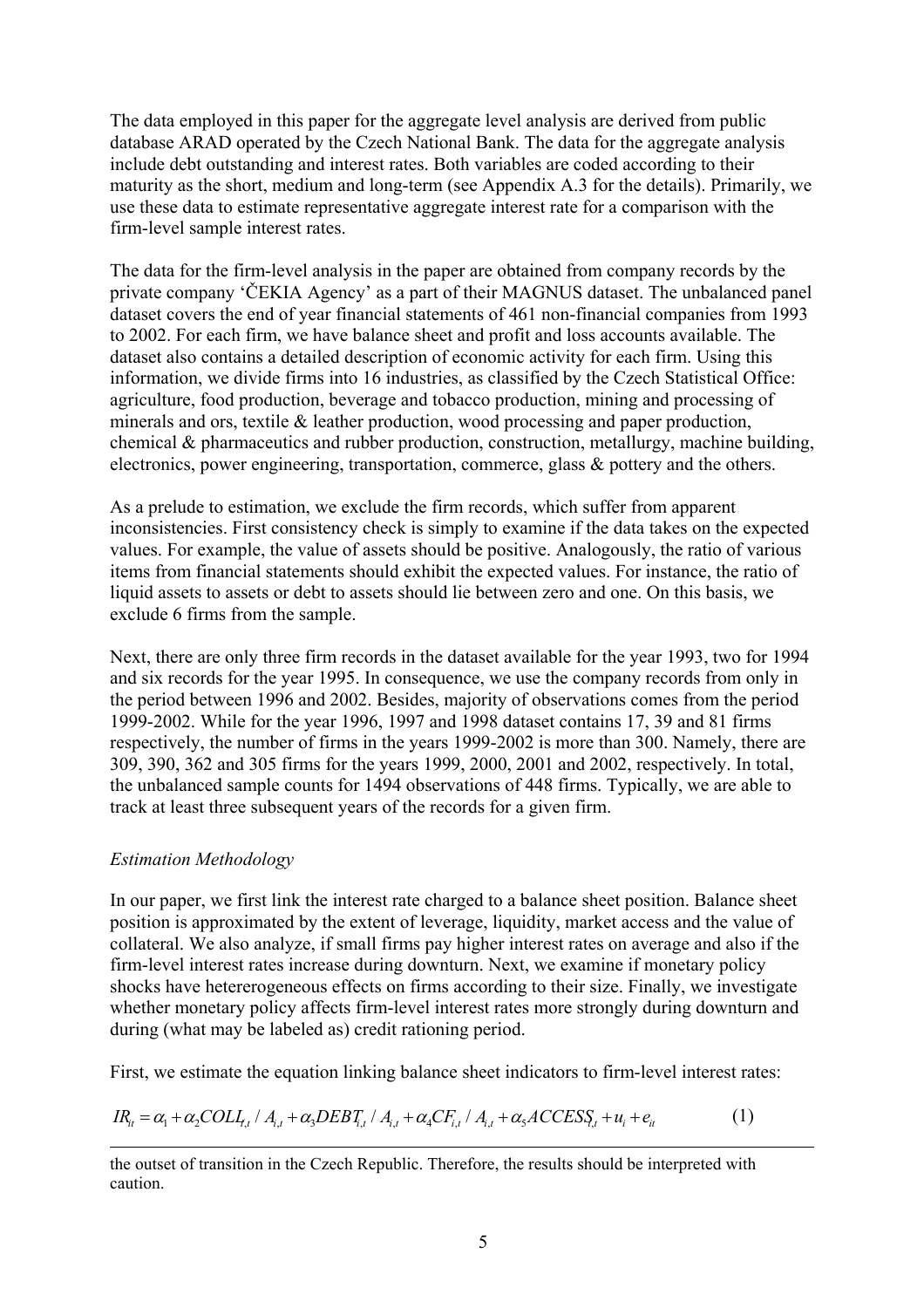Dependent variable,  $^{IR_{it}}$ , represents the firm-level interest rate paid by the i-th firm at time t computed from the firm's financial statements (as the ratio of interest rate expenses to long-term debt excluding interest-free credits)[.6](#page-6-0)  $COLL_{it}$  stands for the firm's collateral, which is represented by the firm's tangible and intangible assets,  $\overline{DBB}T_{it}$  is the company net debt.  $CF_{it}$  is the cash flow generated[.7](#page-6-1)  $COLL_{it}$ ,  $DERT_{it}$  and  $CF_{it}$  are normalized by  $A_{it}$ , which is ith firm assets at time t. The extent of short-term financing is captured by  $ACCESS_{it}$ , which stands as the proxy for assessing the degree of market access of i-th firm at time t. This is calculated as one minus the ratio of short term debt to total debt. ui is an unobserved firm or industry fixed effect and eit is a error term. A detailed derivation of all the variables is presented in the Appendix A.2.

The sign of  $\alpha_2$  is expected to be negative. The firm with greater collateral value is likely to be charged smaller interest rate, as collateral secures the debt (Kiyotaki and Moore 1997). Estimated  $\alpha_3$  should yield positive sign. More leveraged firms are more likely to default and thus lender wants to be compensated by greater interest rate. The sign of  $\alpha_4$  should be negative. More liquid firms are likely to be charged smaller interest rate and thus cash flow should be negatively associated with firm-level interest rates.  $\alpha_5$  is likely to be negative. Firms with better access to external funds are likely to encounter smaller interest rates. The underlying supposition is that more risky firms are unable to receive long-term finance and thus are forced to finance their projects with short-term debt (Bougheas, Mizen and Yalcin, 2005).

Additionally, we investigate, if the interest rates charged are typically larger for small firms and/or during economic downturn. For convenience, balance sheet indicators (*COLL<sub>it</sub>* /  $A_i$ ,  $DEBT_{it} / A_{it}$ ,  $CF_{it} / A_{it}$  and  $ACCESS_{it}$  are labeled as  $X_{it}$  thereafter.

$$
IR_{it} = \beta_1 + \beta_2 X_{i,t} + \beta_3 RECESSION_t + \beta_4 S_t + u_i + e_{it}
$$
\n<sup>(2)</sup>

1

In addition to the equation (1), we include two dummy variables into the equation (2). *RECESSION<sub>t</sub>* dummy captures, if the country records negative growth rates in time t.  $S_i$  is a dummy to assess, if small firms typically encounter greater interest rates.

<span id="page-6-0"></span> $6$  Benito and Whitley (2003) discuss the drawbacks this measure of firm-level interest rate may eventually have. If the firm reduces the amount of their debt substantially during in the course of the year, the resulting measure of firm-level interest rates based on end of year balance sheets may be 'artificially' high. To address the empirical relevance of this issue, we provide a correlation of our measure of interest rates and aggregate interest rates and also re-estimate all the equations with firms exhibiting interest rates above 25% (5% of sample). In addition, we estimate the equations without outliers, excluding 5% of smallest and highest interest rates. The empirical results suggest that this issue is of rather limited relevance in our sample. The obvious advantage of using this measure of interest rates is that it provides large cross-sectional information, which is otherwise hardly available.

<span id="page-6-1"></span> $<sup>7</sup>$  An alternative indicator of liquidity is the ratio of liquid assets to assets. In our sample, the</sup> correlation of liquid assets and cash flow (both normalized by assets) is 0.76. In consequence, we do not report the results with liquid assets, as the results are qualitatively very similar.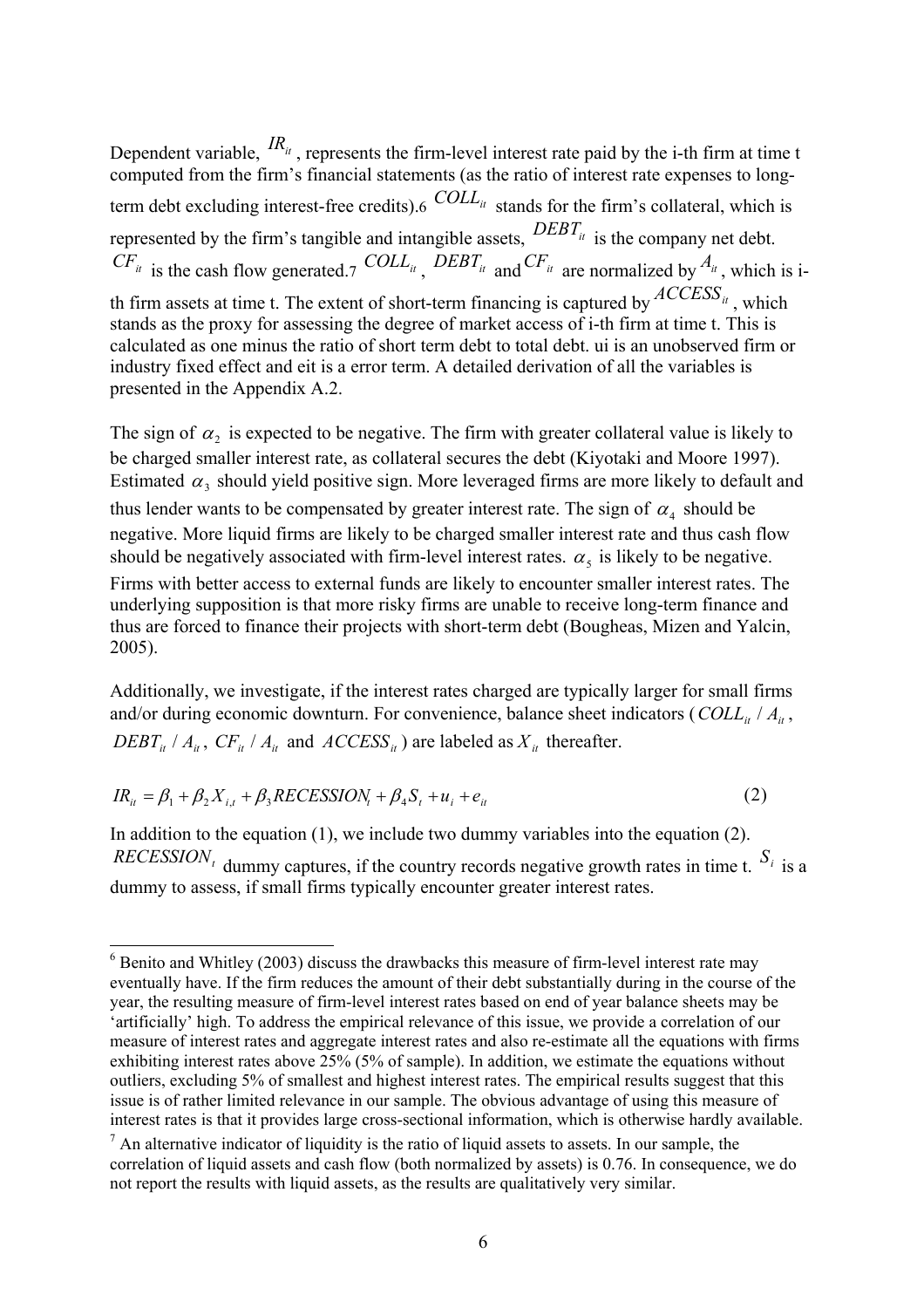$\beta_3$  is expected to be positive for various reasons. For example, banks may contract their

lending during downturn. Similarly,  $\beta_4$  is likely to be negative, too. This is because small firms are more risky and/or entail greater agency costs for borrower (Bernanke and Gertler, 1990).

Next, we examine, whether there is a heterogeneity in monetary policy effects. We test this supposition in three steps. First, we estimate if the response to monetary policy shocks varies with the size of firm. Second, we assess, if the monetary policy is more powerful during the downturn, as compared to upturn. Third, we analyze, if monetary policy has greater effects during credit rationing period. The following three equations captures these issues more formally.

$$
IR_{it} = \chi_1 + \chi_i X_{i,t} + \chi_3 i_t * S_i + \chi_4 i_t * M_i + \chi_5 i_t * L_i + u_t + e_{it}
$$
\n(3a)

$$
IR_{it} = \delta_1 + \delta_i X_{i,t} + \delta_3 i_t * RECESSION_t + \delta_4 i_t * BOM_t + u_i + e_{it}
$$
\n(3b)

$$
IR_{it} = \phi_1 + \phi_2 X_{i,t} + \phi_3 i_t * CRUNCH_t + \phi_4 i_t * NOCRUNCH_t + u_i + e_{it}
$$
(3c)

Equation (3a) links the firm-level interest rates to a vector  $X_{it}$  of balance sheet indicators and three additional explanatory variables. These are  $i_t * S_i$ ,  $i_t * M_i$  and  $i_t * L_i$ ,  $i_t$  is an yearly average of 2-week repurchase rate (policy rate of the Czech National Bank), *Si* , *<sup>M</sup> <sup>i</sup>* and *Li* are dummy variables for small, medium and large firms (according to the assets of firms), respectively. It is expected that  $\chi_3 > \chi_4 > \chi_5$ ; e.g. that monetary policy shocks have the

strongest effects on small firms, as compared to medium and large firms (Mojon, Smets and Vermeulen, 2002)[.8](#page-7-0)

Analogously, equation (3b) captures the effect of business cycle on the firm-level interest rates controlling for balance sheet indicators.  $RECESSION<sub>t</sub>$  is a dummy variable taking on unit value, if the economic growth has been negative in a given year. Conversely,  $BOM_t$ denotes the dummy variable stating when economic growth has been positive. In our sample, Czech Republic recorded negative year-on-year real GDP growth in 1997 and 1998 (-0.8% and -1%, respectively). It is further expected that  $\delta_3 \succeq \delta_4$ ; e.g. monetary policy is more potent

during downturn.

Similarly to the equations (3a) and (3b), equation (3c) is constructed to assess the heterogeneous effects of monetary policy, when firms are largely credit rationed. Credit rationing, as captured by dummy variable  $CRUNCH_t$ , is defined as when there has been excess demand for the bank loans (see e.g. Stiglitz and Weiss, 1981). According to empirical study by Pruteanu (2004a), credit rationing of Czech enterprises has occurred mainly in

<span id="page-7-0"></span><sup>-</sup> $8$  It is noteworthy that piece-wise correlations of these three variables lie between -0.13 and -0.15 and thus, the level of multicollinearity is likely to be very low. Analogously, multicollinearity is not likely to be an issue when estimating the equations (3b) and (3c) as well.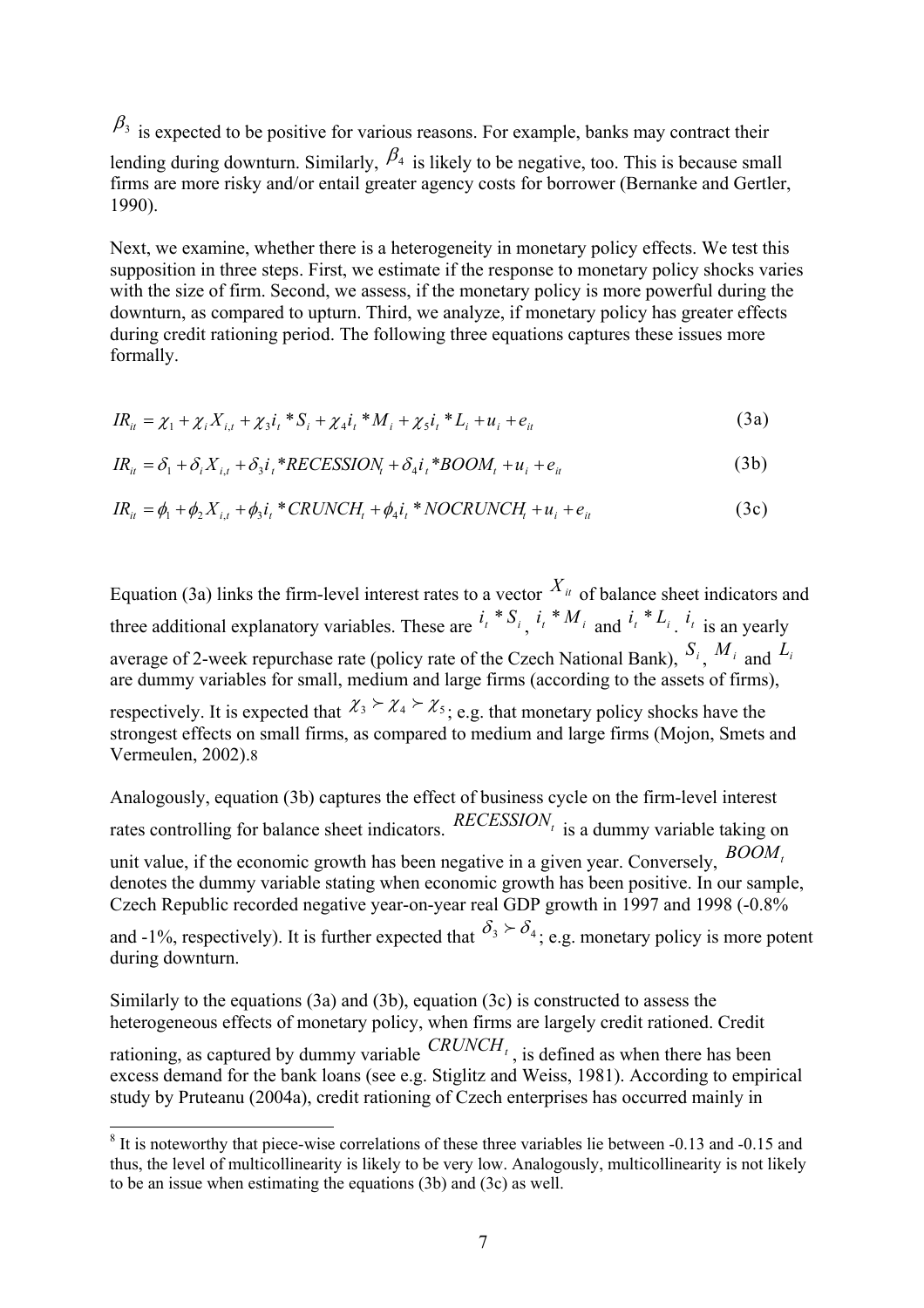1999:1-2000:12. Therefore,  $CRUNCH_t$  takes a value of one in 1999 and 2000, zero otherwise. Boissay (2001) derives a model, which shows that financial accelerator is particularly strong, when firms are credit rationed. It is thus expected that monetary policy

effects are likely to be stronger during this period and  $\phi_3 > \phi_4$ . As aforementioned, a detailed derivation of all the variables is presented in the Appendix A.2.

Regarding our econometric strategy, we do not apply dynamic panel data estimators (which is typical for this stream of literature) in this paper for two following reasons. First, if applied, the number of observations reduces to about 1/3, as time dimension of our sample is rather short. Second, the lagged dependent variable has been actually insignificant in all the specifications we estimated (not presented in the text). Additional issue is the eventual severe bias in the estimates, when dynamic panel data estimators are applied to small samples. Nerlove (2002) emphasizes that Arellano-Bond method is inappropriate, when the time dimension of panel is short. In consequence, the estimation of the presented equations is based on the instrumental variables static panel data models. The list of instruments is as follows: exogenous explanatory variables, selected industry and time dummies.

# **3. Empirical Results**

In this section, we investigate empirically the financial accelerator effects in the balance sheets of Czech firms. First, we analyze the role of balance sheet position in explaining the firm-level interest rates. Second, we study if the monetary policy of the Czech National Bank exhibited heterogeneous effects in the sample period, i.e. have stronger effects on small firm, during downturn and during credit rationing period.

The adequacy of our measure of sample firm-level interest rate is examined in Chart 1. We compare this interest rate with the aggregate interest rate. Aggregate interest rates are calculated as the weighted average of inter-bank interest rates according to their maturity (see Appendix A.3 for the details on the construction). The weights are determined by the amount of outstanding loans. The sample interest rates are well correlated with the aggregate interest rates and thus our sample is likely to be representative.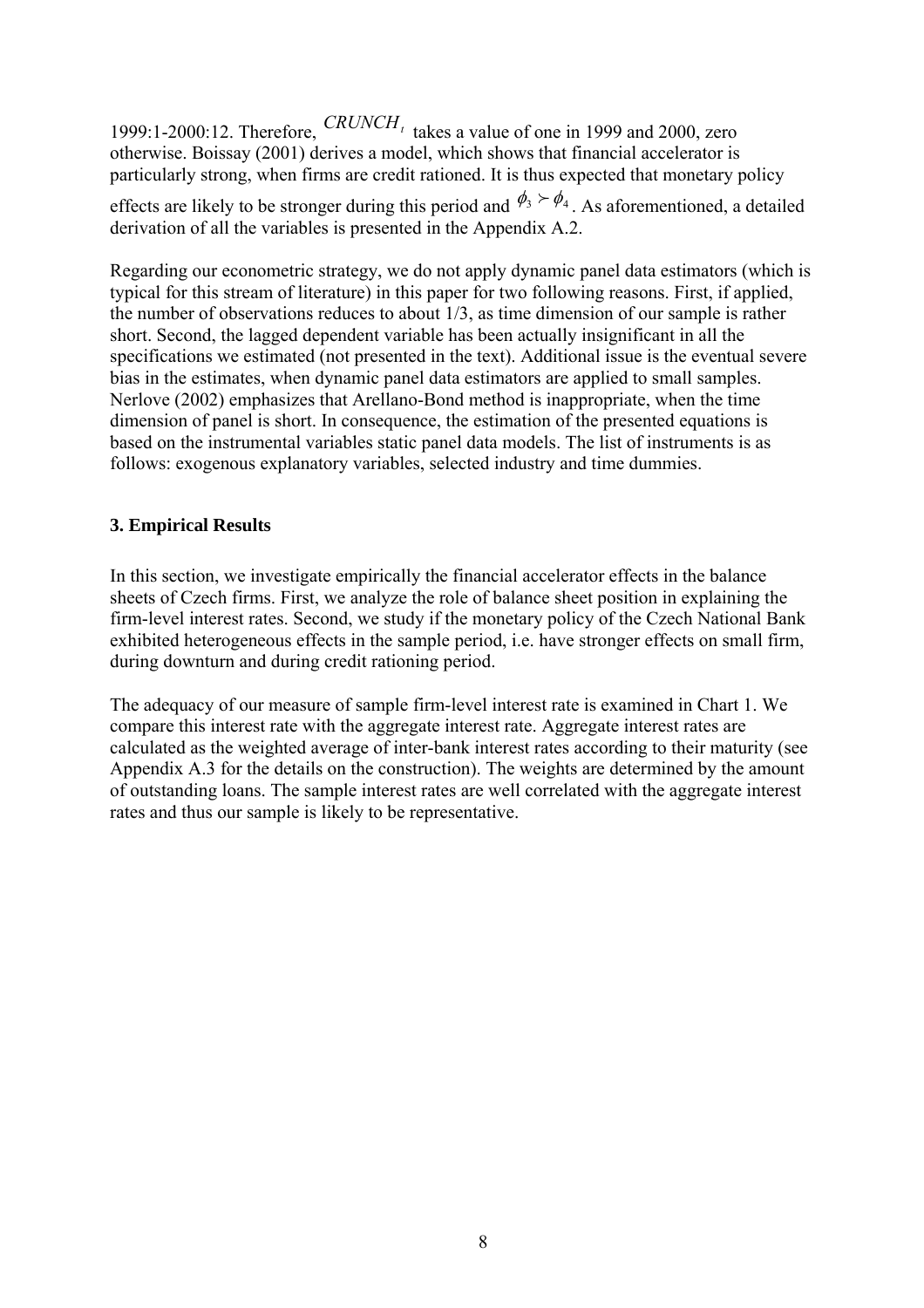

**Chart 1 - Interest Rates, Corporate and Aggregate Level** 

Next, we present the distribution of firm-level interest rates in Chart 2. The chart provides evidence of a large firm heterogeneity in terms of interest rates they pay to the banks. Besides, it seems that the cross-sectional variation in the interest rates depends on the mean firm-level interest rate. When the average rates are higher, the variation increases. This means that the firm heterogeneity tends to increase during the bad times. Eventually, it tells that credit conditions worsen more than proportionally for certain firms during the downturns. For instance, the firm-level interest rate at  $25<sup>th</sup>$  percentile stands at around 7% and increases to 8% during the downturn, while the corresponding increase at  $75<sup>th</sup>$  percentile is from 12% to 18%. Benito and Whitley (2003) using UK data find similar pattern in firm-level interest rate dynamics as well.



**Chart 2 – Distribution of Firm-level Interest Rates** 

Note: The chart presents  $25<sup>th</sup>$ ,  $50<sup>th</sup>$  and  $75<sup>th</sup>$  percentiles of the firm-level interest rate over time.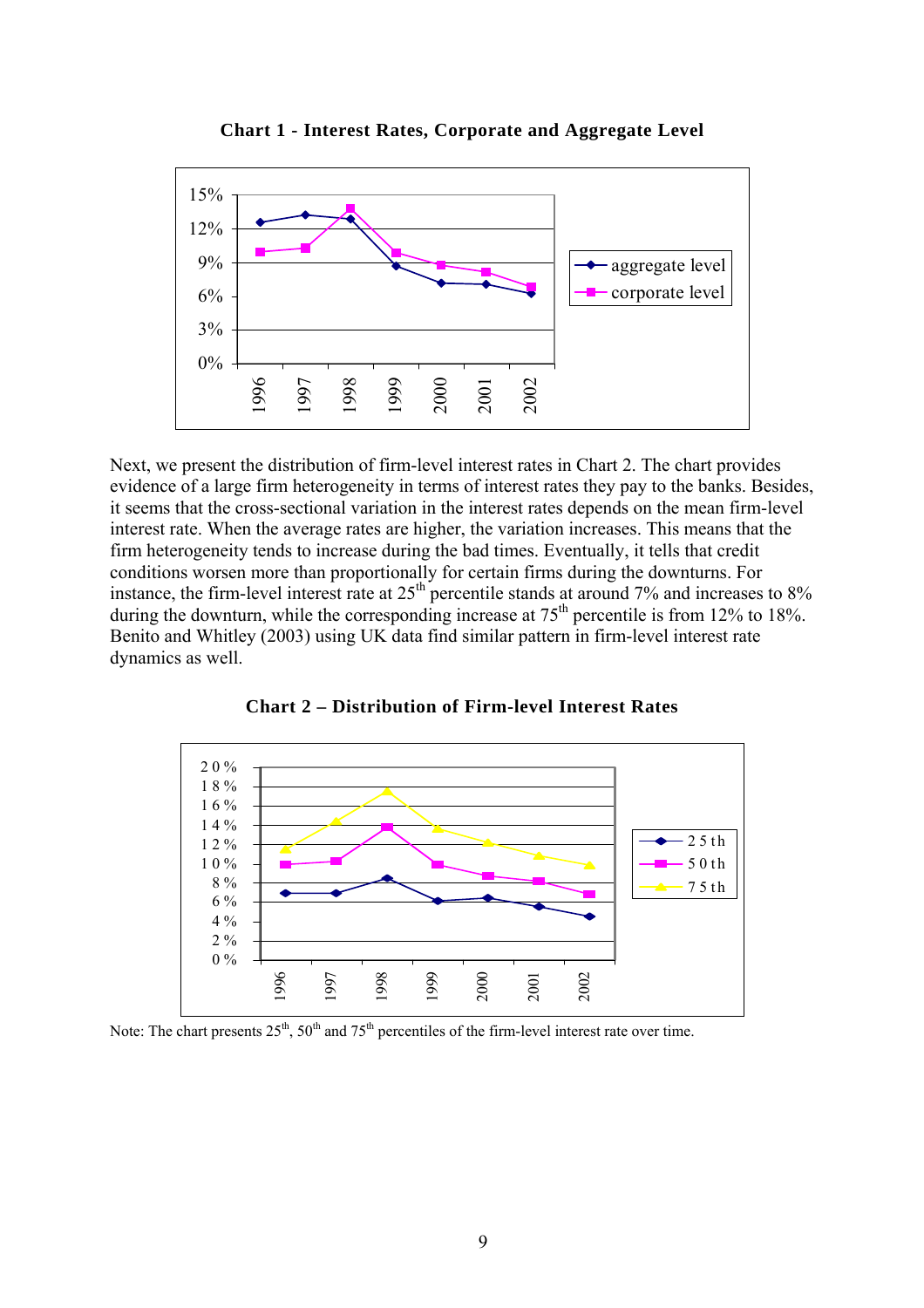|                     | Mean  | Std. Err. | No. of Obs. |
|---------------------|-------|-----------|-------------|
| Small firms         | 12.04 | 0.48      | 493         |
| Medium firms        | 9.67  | 0.32      | 493         |
| Large firms         | 8.86  | 0.36      | 508         |
| Downturn            | 12.88 | 0.71      | 120         |
| <b>Boom</b>         | 10.02 | 0.24      | 1376        |
| Credit rationing    | 10.94 | 0.35      | 699         |
| No credit rationing | 9.65  | 0.29      | 797         |

## **Table 1 –Firm-level Interest Rates**

Note: See the main text for explanation of the terms in table.

Table 1 presents the descriptive statistics on firm-level interest rates. Generally, the interest rate, the firms pay, decrease with the size of firm. Rates are also higher in downturn, as compared to boom. Similarly, the result show that interest rates increased during the period when firms tend to be credit rationed. Empirical investigation in this section aims to uncover the reasons behind this variation in interest rates, focusing specifically on the monetary policy effects.

Chart 3 shows that when internal sources of financing deteriorate, the credit conditions are likely to be tight. This either suggests the presence of financial accelerator effect or simply the increase of firm's default risk, when internal sources weaken. The ability to finance investment from internal sources is proxied by ratio the firm's equity to its assets. The credit conditions are assessed simply by the sample mean of firm-level interest rate.



**Chart 3 – Internal Sources of Financing and Interest Rates** 

Balance sheet indicators are procyclical, to a large extent. Chart 4 plots the GDP growth and balance sheet indicators (all normalized to one in 1[9](#page-10-0)96 and in real terms).<sup>9</sup> There is a remarkable deterioration in the strength of balance sheet indicators during the downturn in 1997-1998. For example, firm's collateral value as well as cash flow dropped by some 40-

<span id="page-10-0"></span><sup>&</sup>lt;sup>9</sup> Alternatively, the results are analogous using output gap instead.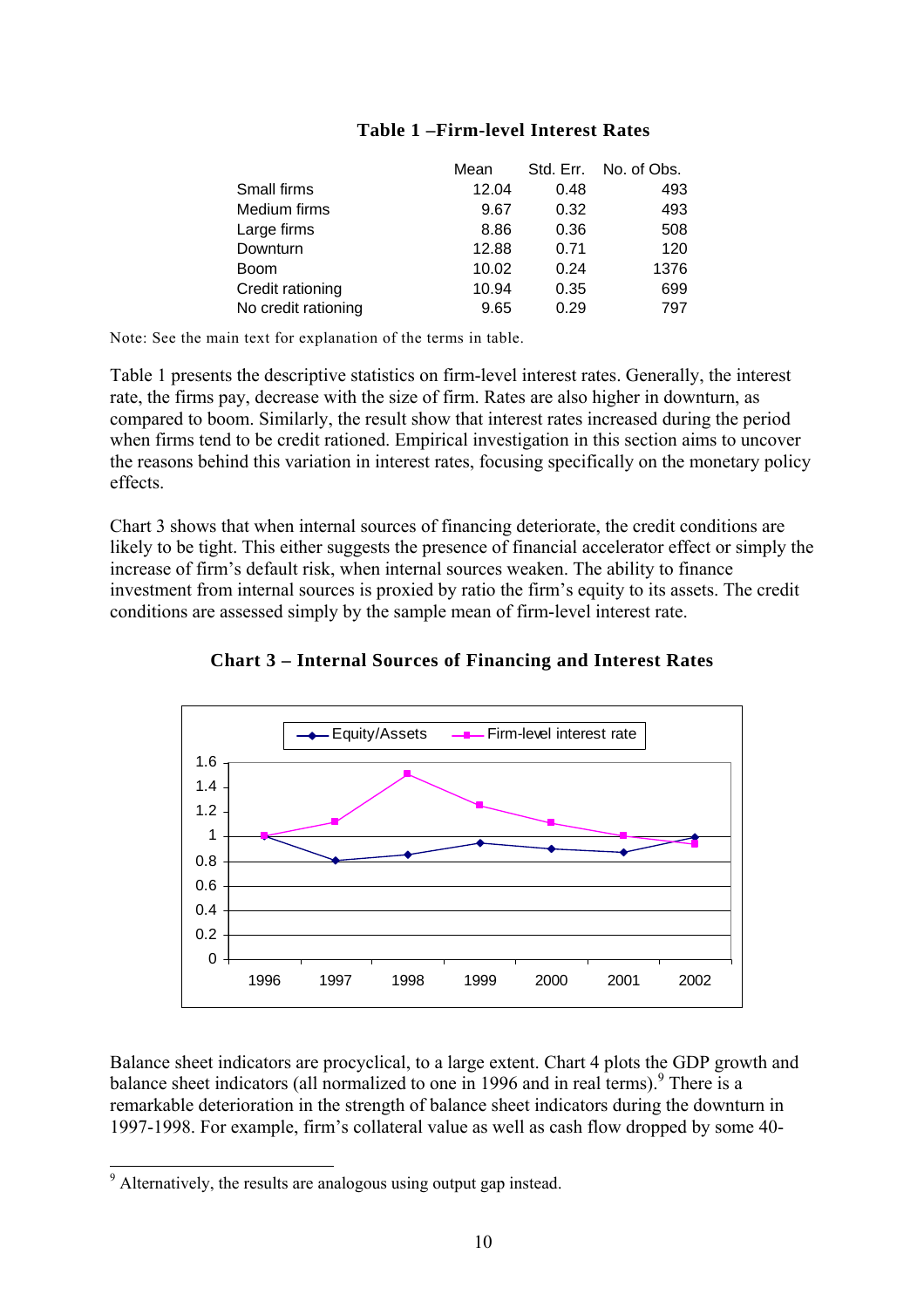50% from 1996 to 1998.[10](#page-11-0) Market access worsens since 1996 and recovers only gradually. Additionally, Appendix A.1 in Table 7-8 presents some descriptive statistics of the balance sheet indicators.



**Chart 4 – GDP growth and Balance Sheet Indicators, 1996-2002** 

Next, we study how the firm's balance sheet position affects the level of interest rates the firm is charged. We present the determinants of individual (firm-level) interest rates in Table 2 (estimation of the equation (1) is carried out by IV panel data fixed effects estimator).<sup>11</sup> We report the results for five various specifications together to give some insights of the sensitivity of the estimates. The results suggest that, among the balance sheet indicators, leverage and market access matter in particular. There is also certain evidence that firms generating large cash flow pay typically smaller interest rates (see also Table 9 in Appendix A.1). In addition, we report the results for the effect of economic downturn on the firm-level of interest rates. The results indicate that Czech firms have been charged greater interest rates during the slowdown of the economy.

<span id="page-11-0"></span><sup>&</sup>lt;sup>10</sup> This number seems to be very high at first glance, but note that in case the value of capital did not change from 1997 to 1998, the corresponding fall in our collateral measure would be around 20% (that time inflation rate slightly above 10% and the assumed 8% annual depreciation of capital).

<span id="page-11-1"></span> $11$  In several specifications, random effects estimator has been consistent, as indicated by Hausman test. We do not report these results for the sake of space. We also re-estimated all the specifications with the bootstrapped standard errors. In majority of specification, bootstrapped errors has been close to asymptotic standard errors. The results with bootstrapped standard errors are not presented either.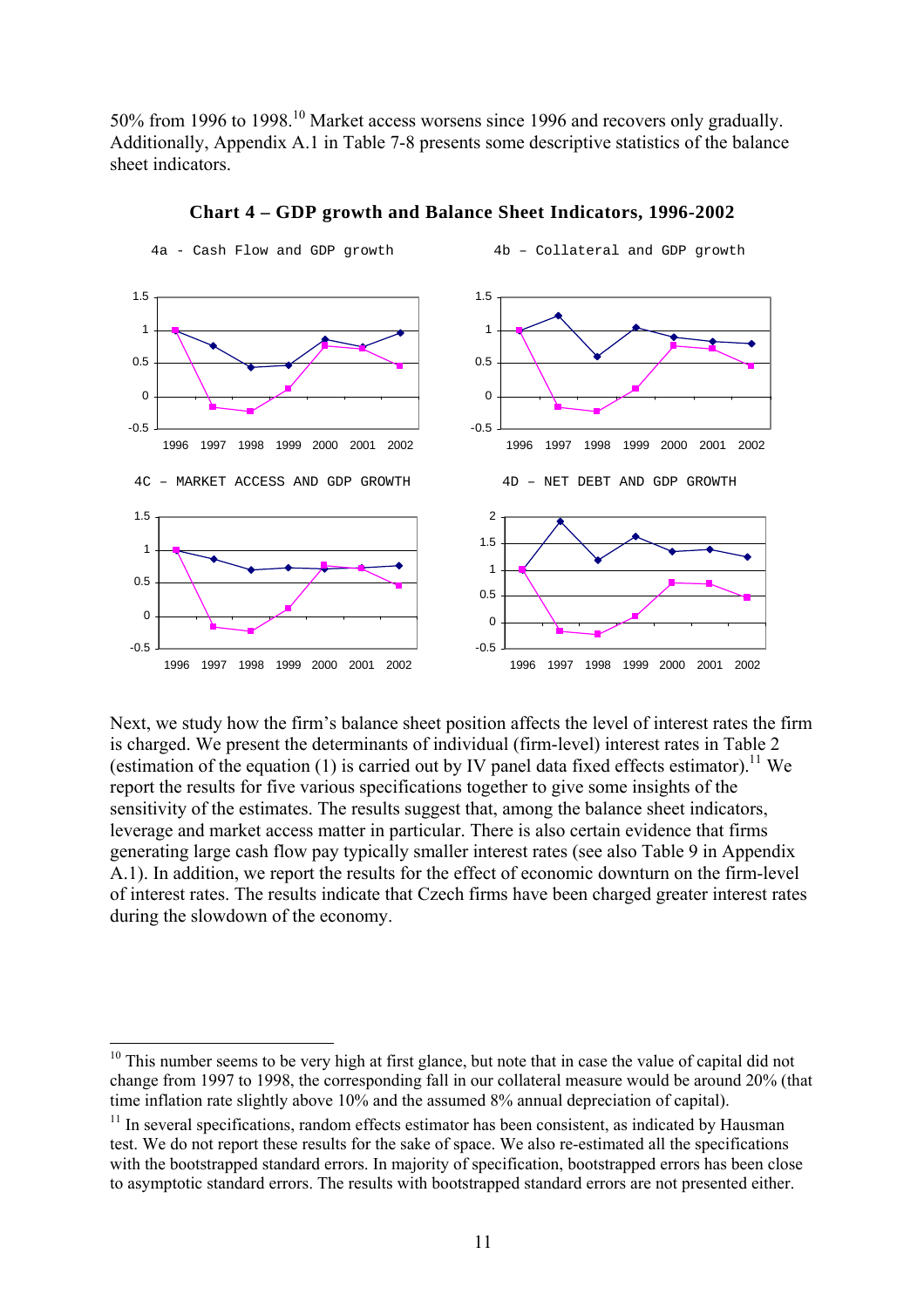|                      | (1)      | (2)      | (3)        | ′4)       | (5)       |
|----------------------|----------|----------|------------|-----------|-----------|
| Net Debt             | $8.80**$ | 6.31     | $8.33**$   | 6.19      | $3.42*$   |
|                      | (3.50)   | (4.12)   | (3.58)     | (4.14)    | (1.95)    |
| <b>Market Access</b> | $-39.8*$ | -46.65   | $-48.84**$ | $-49.14*$ |           |
|                      | (24.7)   | (26.23)  | (25.71)    | (26.96)   |           |
| Cash flow            |          | $-38.04$ |            | -33.50    |           |
|                      |          | (27.32)  |            | (27.68)   |           |
| Downturn             |          |          | $2.10*$    | 1.91      | $1.62***$ |
|                      |          |          | (1.22)     | (1.29)    | (0.94)    |
| <b>Fixed Effects</b> | $1.20**$ | 1.06     | $1.14*$    | 1.03      | $1.89***$ |
| R-sqr. overall       | 0.003    | 0.01     | 0.01       | 0.01      | 0.07      |
| Observations         | 1494     | 1494     | 1494       | 1494      | 1494      |

Note: \*\*\*, \*\* and \* - denotes significance at 1%, 5% and 10%, respectively. Asymptotic standard errors in brackets. Net debt and cash flow are divided by assets (see section 2.2).

Remarkably, collateral has been insignificant in all the specifications probably reflecting the difficulty with law enforcement during the sample period (see Roland and Verdier, 2003). The results with collateral as an explanatory variable are thus presented only in the Appendix A.1 Table 9. Similarly, we test for potential non-linearities by including the squared values of the explanatory variables, but they are not significant as well (not presented).

Table 3 gives the results for the determinants of firm-level interest rates investigating the impact of downturn and small firms in particular. Small firms typically pay higher interest rates, as it is more difficult for lenders to monitor them. However, significant small firm and downturn variables do not necessarily imply the financial accelerator effects. It may simply reflect greater risk of firms during the downturn or greater risk inherent in small firms, respectively. For this reason, we investigate if monetary policy shocks propagate more strongly to the small firms (or during downturn), controlling for balance sheet indicators as the proxy of firm's risk.

|                                   | (1)      | (2)      | (3)      | (4)       | (5)       |
|-----------------------------------|----------|----------|----------|-----------|-----------|
| Net Debt                          | $8.38*$  | 6.25     |          | $3.73**$  | $1.82*$   |
|                                   | (4.53)   | (4.74)   |          | (1.82)    | (1.69)    |
| <b>Market Access</b>              | $-53.03$ | $-50.65$ | $-2.08$  |           |           |
|                                   | (35.87)  | (34.16)  | (7.75)   |           |           |
| Cash flow                         |          | $-34.6$  |          |           |           |
|                                   |          | (32.08)  |          |           |           |
| Small firms                       | 46.86    | 34.48    | 18.57**  | 19.19**   | 14.04*    |
|                                   | (59.17)  | (57.40)  | (7.79)   | (9.12)    | (8.45)    |
| Downturn                          |          |          |          |           | $1.57*$   |
|                                   |          |          |          |           | (0.92)    |
| <b>Fixed Effects</b>              | 0.74     | 0.79     | $2.29**$ | $1.70***$ | $2.09***$ |
| R-sqr. overall                    | 0.02     | 0.03     | 0.03     | 0.01      | 0.002     |
| <b>Observations</b>               | 1494     | 1494     | 1494     | 1494      | 1494      |
| Note: For mnemonics, see Table 2. |          |          |          |           |           |

# **Table 3 - Determinants of Firm-level Interest Rates**

#### **Table 4 - Determinants of Firm-level Interest Rates, Size of Firm and Monetary**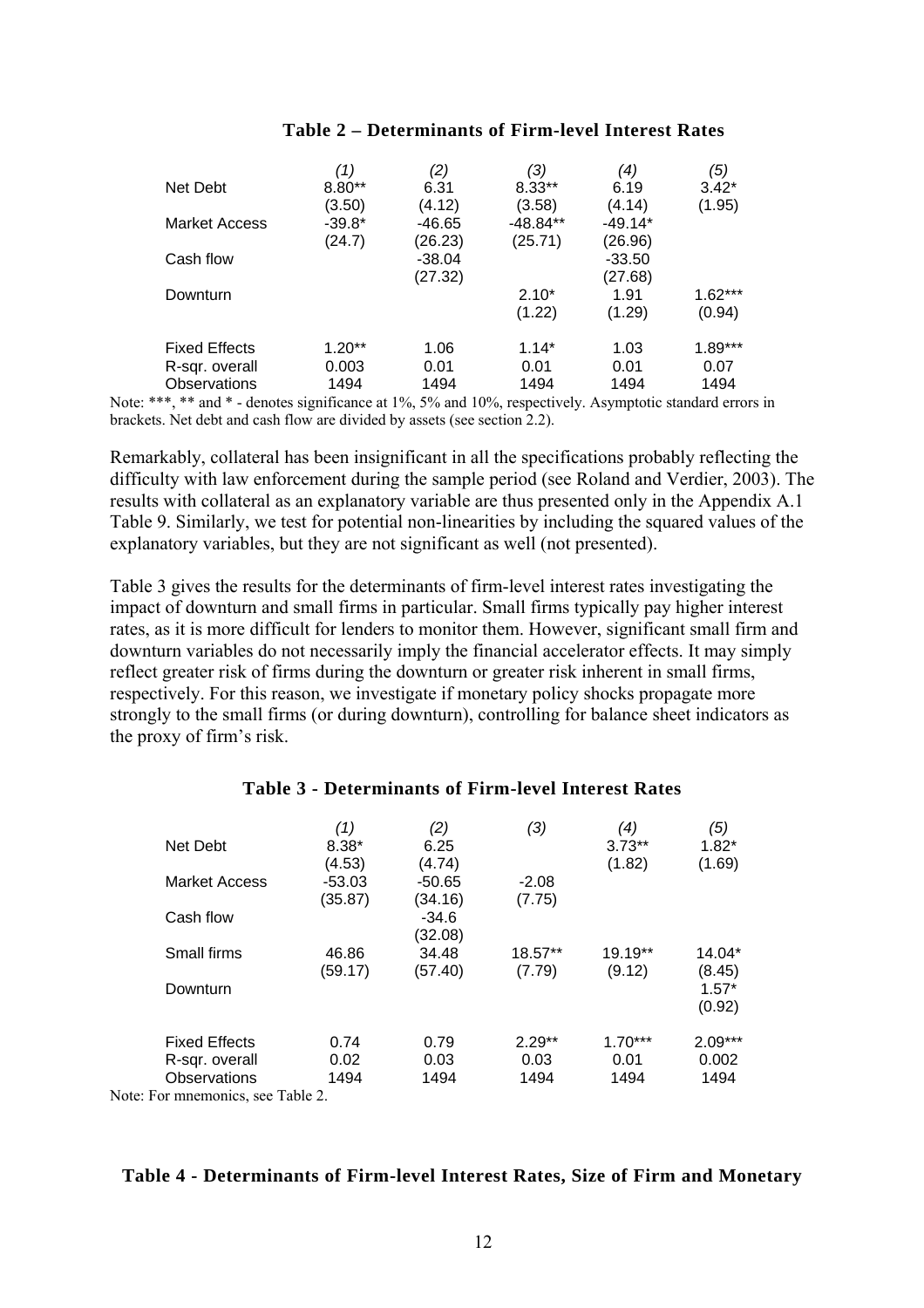### **Policy**

|                                   | (1)        | (2)        | (3)       | (4)       | (5)       |
|-----------------------------------|------------|------------|-----------|-----------|-----------|
| Net Debt                          | 1.00       |            | $-1.38$   |           |           |
|                                   | (2.01)     |            | (1.54)    |           |           |
| <b>Market Access</b>              | $-18.23**$ | $-15.87**$ |           |           |           |
|                                   | (8.73)     | (6.66)     |           |           |           |
| Repo*Small Firm                   | $1.07***$  | $0.98***$  | $0.92***$ | $0.94***$ | $0.95***$ |
|                                   | (0.38)     | (0.29)     | (0.34)    | (0.32)    | (0.32)    |
| Repo*Medium Firm                  | $-0.17$    | 0.15       | 0.15      | $0.02**$  | 0.06      |
|                                   | (0.38)     | (0.27)     | (0.35)    | (0.29)    | (0.34)    |
| Repo*Large Firm                   |            |            |           |           | $-0.06$   |
|                                   |            |            |           |           | (0.31)    |
| <b>Fixed Effects</b>              | $2.31**$   | $2.68***$  | $2.78***$ | $2.49***$ | $2.48***$ |
| R-sqr. overall                    | 0.06       | 0.09       | 0.07      | 0.03      | 0.03      |
| <b>Observations</b>               | 1494       | 1494       | 1494      | 1494      | 1494      |
| Note: For mnemonics, see Table 2. |            |            |           |           |           |

Table 4 documents a heterogeneous impact of monetary policy on firms. Controlling for the strength of balance sheet indicators, we find that small firms react more strongly to monetary policy shocks, in comparison to medium and large firms. The coefficient on the product of repo rate and small firm dummy is always by far largest and significant. Interestingly, we find weak evidence that monetary policy affects the interest rates that the large firms are charged. This may indicate that large firms have close ties with the banks and therefore, monetary policy shocks are likely to have smaller impact on them. Overall, our results correspond to Vermeulen (2002), who finds that financial accelerator effects have been strongest for small firm's investment dynamics in a sample of four largest Euro area countries. To the contrary, the result of Mojon, Smets and Vermeulen (2002) do not point to that monetary policy effects would be stronger of small firm's interest rates.

#### **Table 5 - Determinants of Firm-level Interest Rates, Downturn and Monetary**

### **Policy Effects**

|                      | (1)         | (2)         | (3)       | (4)        | (5)       |
|----------------------|-------------|-------------|-----------|------------|-----------|
| Net Debt             | $-5.94***$  |             |           |            |           |
|                      | (2.23)      |             |           |            |           |
| <b>Market Access</b> | $-17.30***$ | $-26.98***$ |           | $-14.20**$ | $-9.06$   |
|                      | (7.58)      | (7.56)      |           | (6.53)     | (6.43)    |
| Repo*Downturn        | $0.67***$   | $0.48***$   | $0.29***$ | $0.18***$  |           |
|                      | (0.12)      | (0.09)      | (0.09)    | (0.05)     |           |
| Repo*Boom            | $1.09***$   | $0.70***$   | $0.35**$  |            | $-0.03$   |
|                      | (0.24)      | (0.18)      | (0.17)    |            | (0.10)    |
| <b>Fixed Effects</b> | $2.96***$   | $2.55***$   | $2.64***$ | $2.80***$  | $2.79***$ |
| R-sqr. overall       | 0.13        | 0.07        | 0.02      | 0.07       | 0.07      |
| Observations         | 1494        | 1494        | 1494      | 1494       | 1494      |
| <b>F</b> 11 0        |             |             |           |            |           |

Note: For mnemonics, see Table 2.

Table 5 displays the results on the asymmetric effect of monetary policy over the business cycle. There are several studies investigating the potential asymmetry of monetary policy. Using Austrian data over the period 1976-1998, Kaufmann (2002) finds that monetary policy effects are indeed asymmetric over the business cycle. Similarly, Peersman and Smets (2005) find the asymmetric impact of monetary policy on industrial production in the Euro area countries.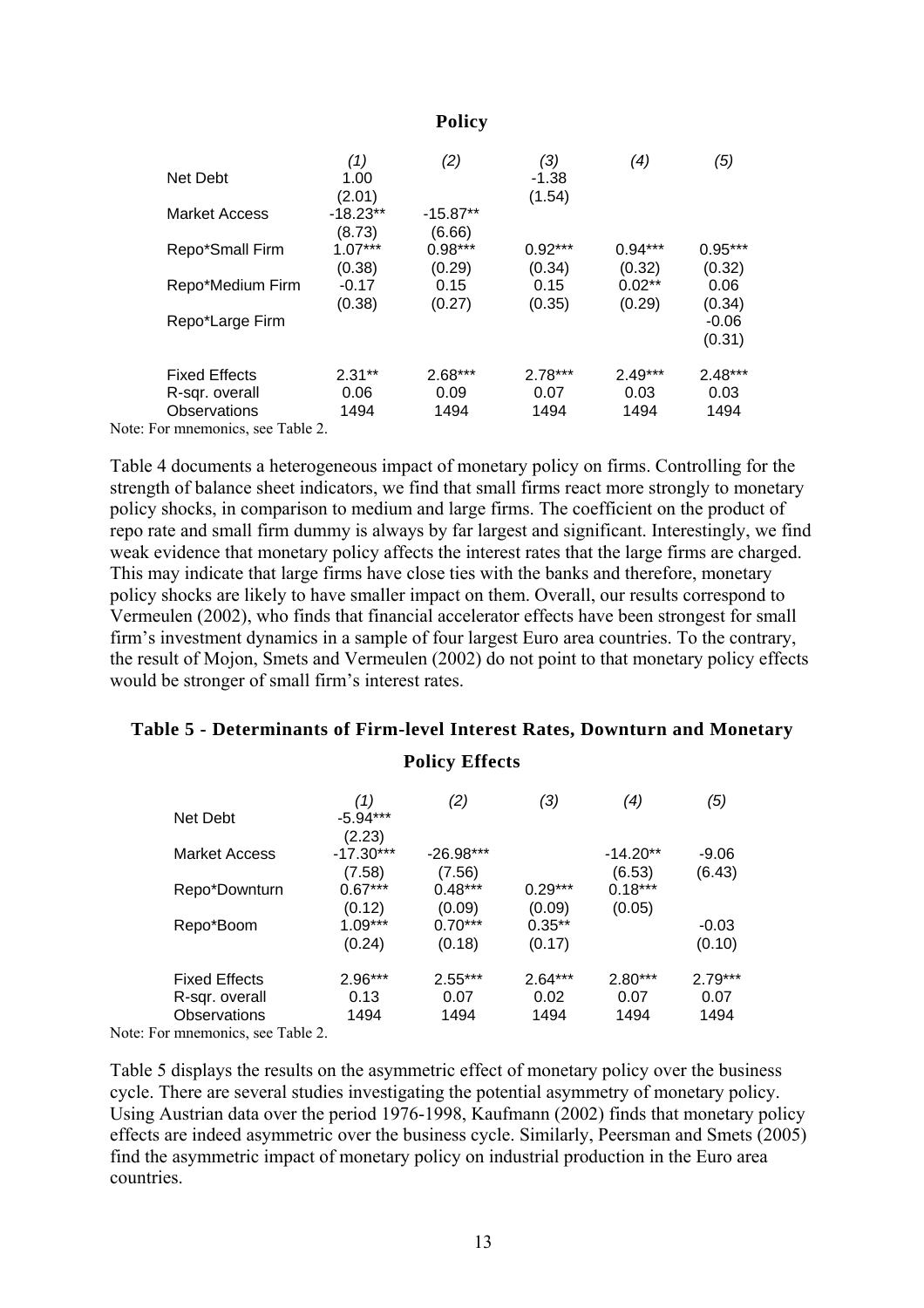Contrary to expectations laid in the previous section, our results do not suggest that monetary policy is more potent during the downturn. Rather it seems that monetary policy effects are actually stronger during boom period, despite coefficients on  $i_t$  \*  $RECESSION_t$  and

 $i_t * BOM_t$  are not always statistically different. In our opinion, the lack of asymmetric effects of monetary policy may reflect rather short time sample or specificity of Czech credit market during the 1990s. Credit market has been characterized by rather soft budget constraints at the outset of transition and subsequent credit rationing at the end of the 1990s (Hampl and Matousek, 2000).

### **Table 6 - Determinants of Firm-level Interest Rates, Credit Rationing and**

|                                 | (1)        | (2)         | (3)       | (4)       | (5)      |
|---------------------------------|------------|-------------|-----------|-----------|----------|
| Net Debt                        | $-5.20***$ |             |           |           |          |
|                                 | (1.90)     |             |           |           |          |
| Market Access                   | $-12.61*$  | $-22.84***$ |           | $-9.35$   | $-10.38$ |
|                                 | (7.47)     | (7.07)      |           | (6.37)    | (6.60)   |
| Repo*Credit Rationing           | $0.75**$   | $0.56***$   | $0.42***$ | $0.17***$ |          |
|                                 | (0.12)     | (0.10)      | (0.10)    | (0.06)    |          |
| Repo*No Credit Rationing        | $0.51***$  | $0.39***$   | $0.27***$ |           | 0.03     |
|                                 | (0.09)     | (0.08)      | (0.08)    |           | (0.05)   |
| <b>Fixed Effects</b>            | $3.19***$  | $2.66***$   | $2.64***$ | $2.79***$ | $2.8***$ |
| R-sqr. overall                  | 0.13       | 0.08        | 0.02      | 0.07      | 0.07     |
| Observations                    | 1494       | 1494        | 1494      | 1494      | 1494     |
| ar Fan muannanias taga Talila 2 |            |             |           |           |          |

### **Monetary Policy Effects**

Note: For mnemonics, see Table 2.

Table 6 presents the results for heterogeneous impact of monetary policy depending on credit conditions. If the credit conditions are tight, it is likely the small policy rate changes trigger greater reaction in the firm-level interest rates, than otherwise. We identify tight credit conditions using the results of Pruteanu (2004a). Pruteanu finds that period 1999:1-2000:12 might be labeled as credit rationing period, as her empirical results suggest that moderate excess demand for bank loans has existed in this period. She argues that excess demand has been a consequence of downturn in 1997-1998 and continuing instability in the banking sector. After an economic recovery the demand for loans has enhanced, however this was not followed by the sufficient growth in the loan supply given the lack of improvement in the issues related to very high level of bad loans in the Czech banking sector. Indeed, our results suggest that monetary policy has significantly stronger effects on firm-level interest rate in 1999-2000, e.g. during credit rationing period. Our results are therefore in line with Boissay (2001). Boissay presents a model in which financial accelerator effects are particularly strong in the presence of credit rationing.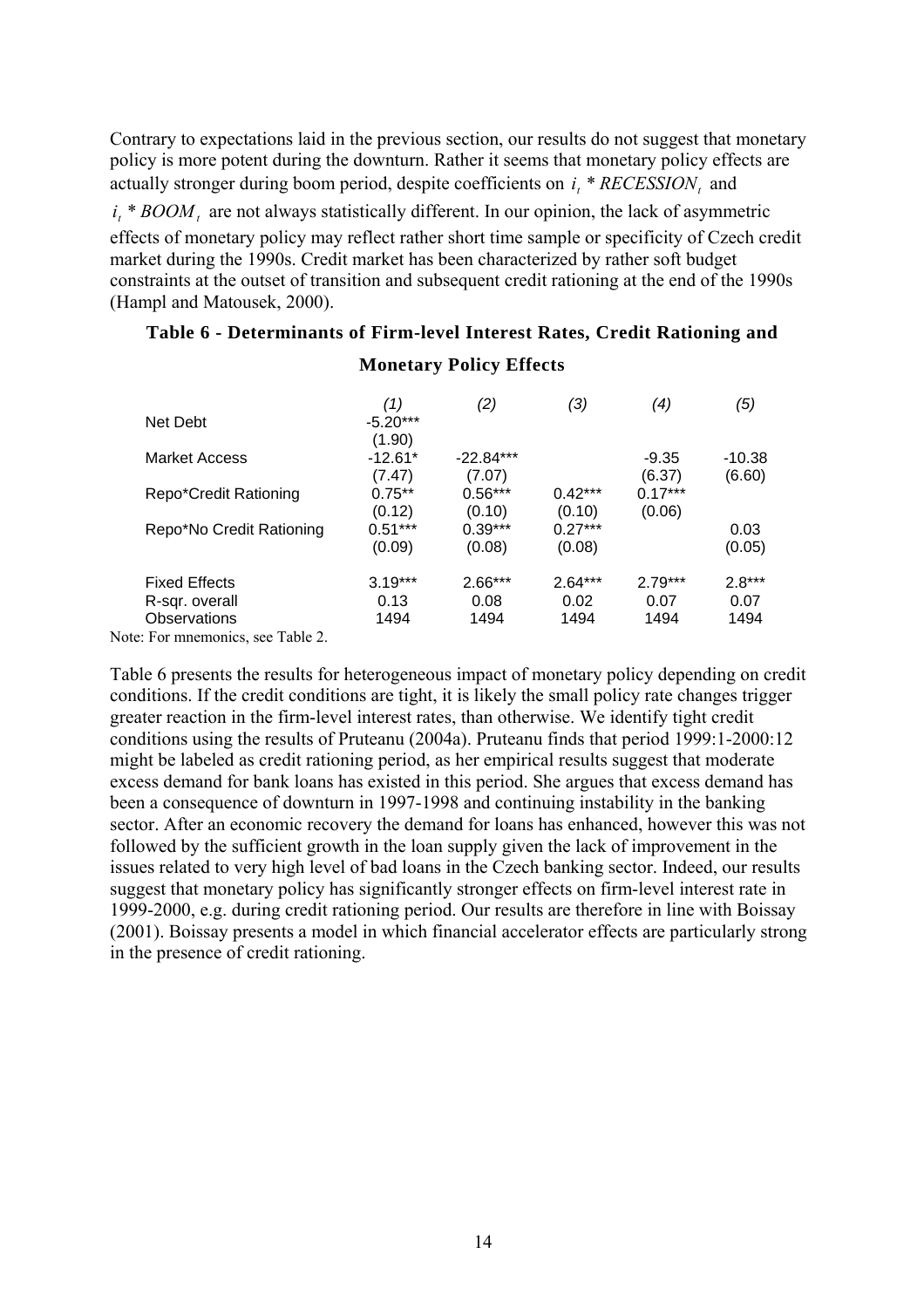#### **4. Conclusions**

In this paper, we study the determinants of firm-level interest rates using a panel of the financial statements of Czech firms over the period 1996-2002. Namely, we assess the role of firm's financial position on the cost of external finance. In addition, we examine, if monetary policy has heterogeneous effects on firms according to their size and if the response to monetary policy effects are time-varying. Examining the heterogeneity of monetary policy shocks allows us assessing existence of financial accelerator effects in the Czech economy.

Overall, the results suggest that balance sheet indicators are important determinant of balance sheet indicators. We find that, among balance sheet indicators, leverage and market access (maturity structure of debt) matter in particular. Besides, the strength of balance sheet indicators is procyclical, to a large extent. We also find evidence on the heterogeneous impact of monetary policy shocks. Monetary policy has stronger effects on small firms in comparison to medium and large firms. Yet, we find no evidence that monetary policy effects depends on business cycle. On the other hand, monetary policy is more potent during period when the banks credit rationed the firms.

To sum up, the results in this paper indicate that balance sheet indicators are important determinant of interest rates the firms are charged by the borrowers and monetary policy shocks propagate unequally accross the firms and over time suggesting existence of financial accelerator effects.

### **Literature**

- Angeloni, I., Kashyap, A. and Mojon, B. (2003). 'Monetary Policy Transmission in the Euro Area'. Cambridge, UK: Cambridge University Press.
- Arnostova, K. and Hurnik, J. (2005). 'The Monetary Transmission Mechanism in the Czech Republic: Evidence from VAR Analysis', Czech National Bank Working Paper Series, forthcoming, [www.cnb.cz.](http://www.cnb.cz/)
- Ball, L. and Mankiw, G. (1994). 'Asymmetric Price Adjustment and Economic Fluctuations', The Economic Journal, 104, pp. 247-261.
- Benito, A. and Whitley, J. (2003). 'Implicit Interest Rates and Corporate Balance Sheets: An Analysis Using Aggregate and Disaggregated UK Data', Bank of England Working Paper, No. 193, [www.bankofengland.uk.](http://www.bankofengland.uk/)
- Berg, C., Hansen, J. and Sellin, P. (2004). 'The Financial Accelerator and Corporate Investment', Economic Review, 2004:2, Sveriges Riksbank.
- Bernanke, B. S. and Gertler, M. (1989). 'Agency Cost, Net Worth and Business Fluctuations', American Economic Review, 79, pp.14-31.
- Bernanke, B. S., Gertler, M. and Gilchrist, S. (1999). 'The Financial Accelerator in a Quantitative Business Cycle Framework', in Taylor, J. and Woodford, M. (eds), Handbook of Macroeconomics, Volume 1. North Holland. Amsterdam.
- Boissay, F. (2001). ,Credit Rationing, Output Gap and Business Cycles, European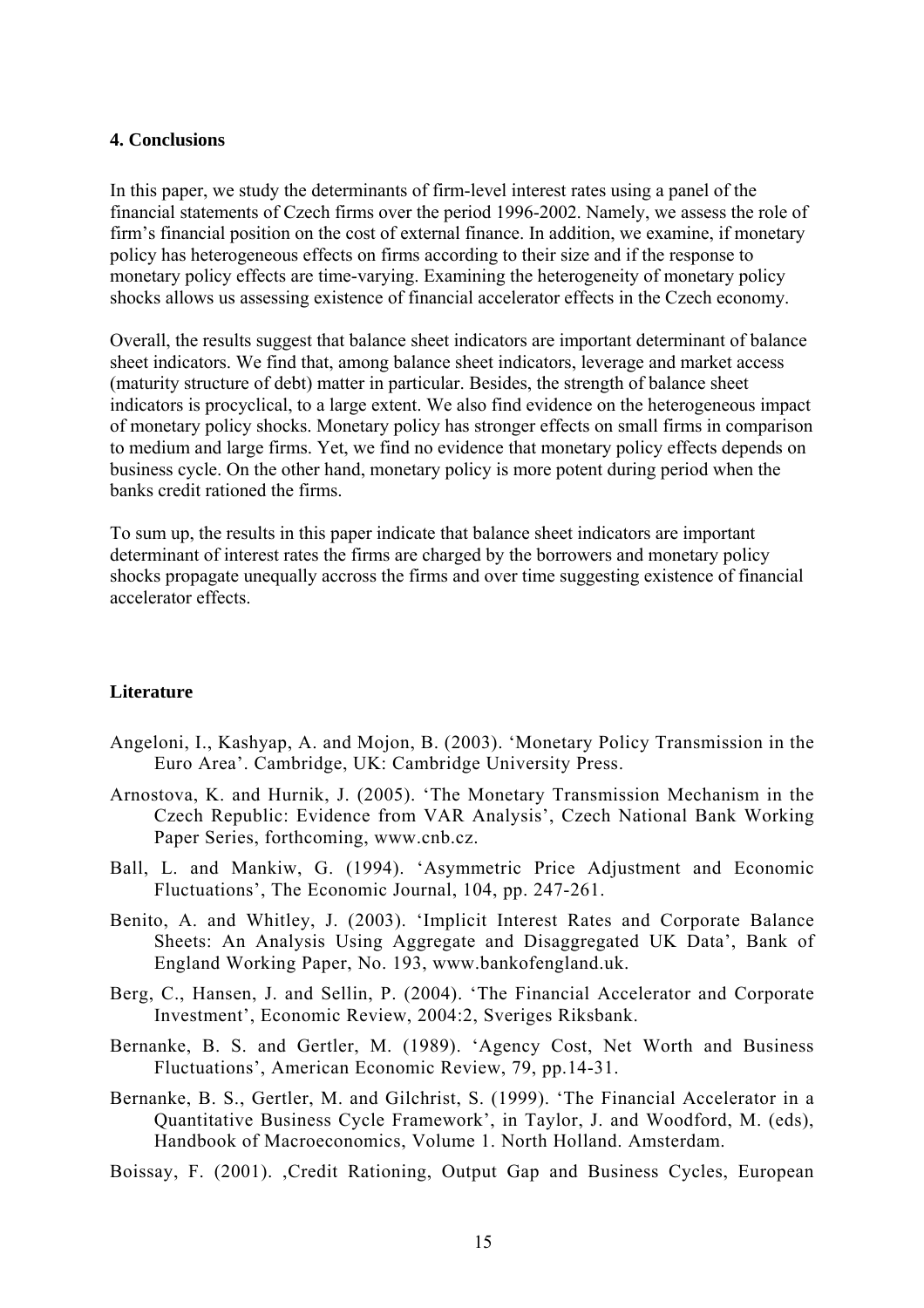Central Bank Working Paper Series, No. 87, [www.ecb.int.](http://www.ecb.int/)

- Bougheas, S. Mizen, P. and Yalcin, C. (2005). 'Access to External Finance: Theory and Evidence on the Impact of Firm-Specific Characteristics', Journal of Banking and Finance, forthcoming.
- Calstrom, C. and Fuerst, T. (1997). 'Agency Costs, Net Worth and Business Fluctuations: A Computable General Equilibrium Analysis', American Economic Review, 87, pp. 893-910.
- Coricelli, F. and Horvath, R. (2005). 'Price Setting Behavior in Slovakia: Micro Evidence on Slovakia', mimeo.
- Dhyne, E.; Alvarez, L.; Le Bihan, H.; Veronese, G.; Dias, D.; Hoffmann, J.; Jonker, N.; Lunnemann, P.; Rumler, F. and Vilmunen, J. (2005). 'Price Setting in the Euro Area: Some Stylized Facts from Individual Consumer Data', European Central Bank Working Paper, No. 524, [www.ecb.int](http://www.ecb.int/).
- Gertler, M. and Gilchrist, S. (1993). 'The Role of Credit Market Imperfections in the Monetary Transmission Mechanism: Arguments and Evidence', Scandinavian Journal of Economics, 95, pp. 43-64.
- Gertler, M. and Gilchrist, S. (1994). 'Monetary Policy, Business Cycles and the Behavior of Small Manufacturing Firms', The Quarterly Journal of Economics, 109, pp. 309-340.
- Freixas, X. and Rochet, J. (1997). 'Microeconomics of Banking', Cambridge, MA: MIT Press.
- Hanousek, J. and Filler, R. (2004). 'Investment, Credit Rationing, and the Soft Budget Constraint: What Would a Well-functioning Credit Market Look Like?', Economics Letters, 82, pp. 385-390.
- Hampl, M. and Matousek, R. (2000). 'Credit Contraction in the Czech Republic: The Causes and Consequences', Czech National Bank Working Paper Series, No.19, [www.cnb.cz](http://www.cnb.cz/).
- Kashyap, A. Lamont, O. and Stein, J. (1994). 'Credit Conditions and the Cyclical Behavior of Inventories', The Quarterly Journal of Economics, 109, pp. 565-592.
- Kaufmann, S. (2002). 'Is There an Asymmetric Effect of Monetary Policy over Time? A Bayesian Analysis Using Austrian Data', Empirical Economics, 27, pp. 277- 297.
- Kiyotaki, N. and Moore, J. (1997). 'Credit Cycles'. Journal of Political Economy, 105, pp. 211-48.
- Konings, J. Rizov, M. and Vandenbusche, H. (2003). 'Investment and Financial Constraints in Transition Economies: Micro Evidence from Poland, the Czech Republic, Bulgaria and Romania', Economics Letters, 78, pp. 253-258.
- Lizal, L. (1999). 'Depreciation Rates in Transition Economy: Evidence from Czech Panel Data', Prague Economic Papers, 8, pp.261-276.
- Lizal, L. and Svejnar, J. (2002a). 'Investment, Credit Rationing and the Soft Budget Constraint: Evidence from Czech Panel Data', Review of Economics and Statistics, 84, pp. 353-370.
- Lizal, L. and Svejnar, J. (2002b). 'Financial Conditions and Investment during the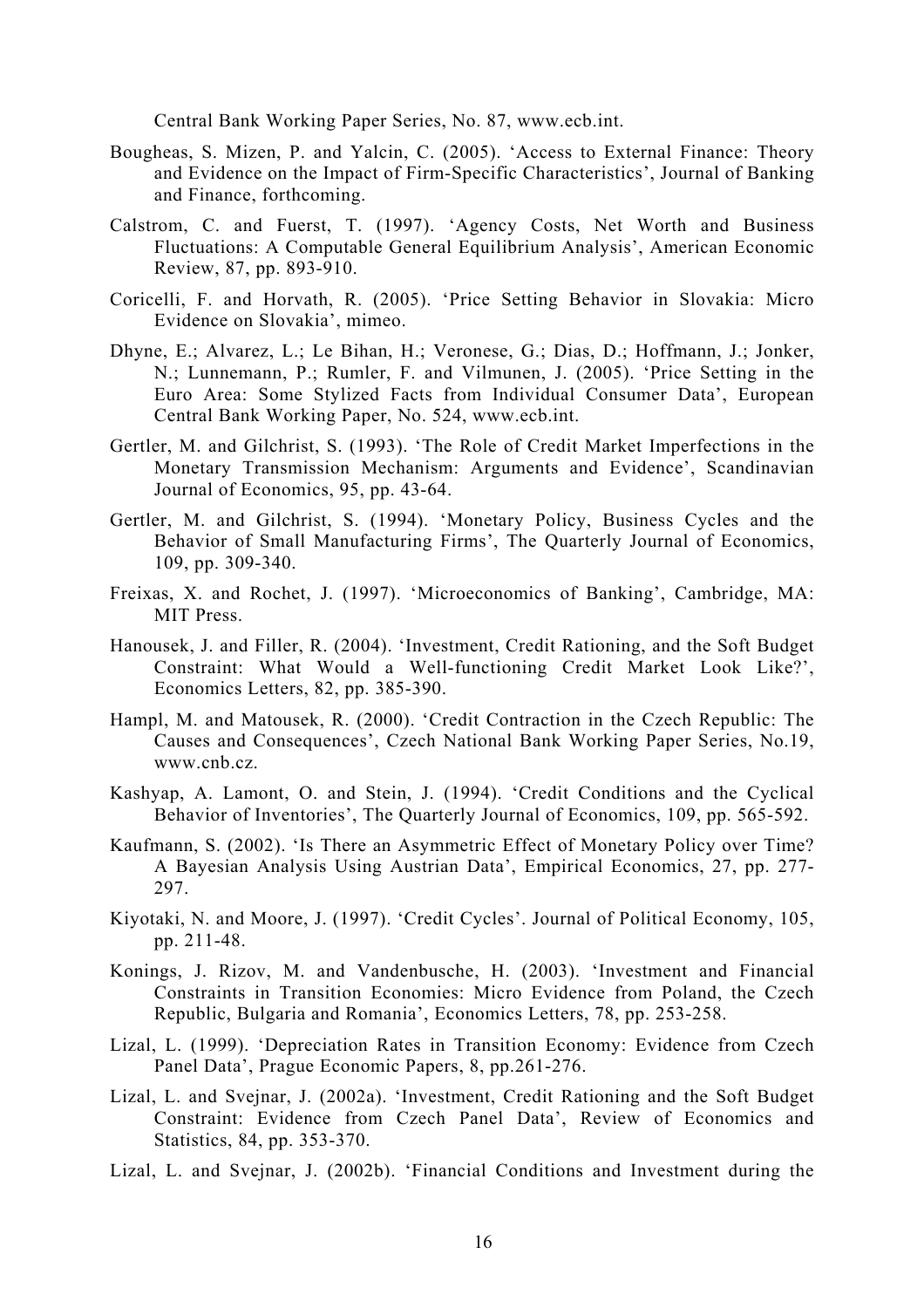Transition: Evidence from Czech Firms', in: Meyendorff, A. and Thakor, A. (eds.), Designing Financial Systems in Transition Economies: Strategies for Reform in Central and Eastern Europe, pp. 215-260, MIT Press.

- Mojon, B.; Smets, F. and Vermeulen, P. (2002). 'Investment and Monetary Policy in the Euro Area', Journal of Banking and Finance, 26, pp. 2111-2129.
- Nerlove, M. (2002). 'Properties of Alternative Estimators of Dynamic Panel Models: An Empirical Analysis of Cross-Country Data for the Study of Economic Growth', in: Nerlove, M. (eds.), Essays in Panel Data Econometrics, Cambridge, UK: Cambridge University Press.
- Oliner, S. and Rudebush, G. (1996). ,Is There a Broad Credit Channel of Monetary Policy?', Federal Reserve Board of San Francisco Economic Review, No. 1, [www.frbsf.org](http://www.frbsf.org/).
- Peersman, G. and Smets, F. (2005). 'The Industry Effects of Monetary Policy in Euro Area', The Economic Journal, 115, pp. 319-342.
- Pruteanu, A. (2004a). 'Was There Evidence For Credit Rationing in the Czech Republic?', *Eastern European Economics*, 42, pp. 58-72.
- Pruteanu, A. (2004b). 'The Role of Banks in the Czech Monetary Policy Transmission Mechanism', Czech National Bank Working Paper Series, No. 3, [www.cnb.cz](http://www.cnb.cz/).
- Roland, G. and Verdier, T. (2003). 'Law Enforcement and Transition', *European Economic Review*, 47, pp. 669-685.
- Schmitz, B. (2004). 'What Role Do the Banks Play in Monetary Policy Transmission in EU New Member Countries?', University of Bonn, mimeo.
- Stiglitz, J. and Weiss, A. (1981). 'Credit Rationing in Markets with Imperfect Information', *American Economic Review*, 71, pp. 393-410.
- Vermeulen, P. (2002). 'Business Fixed Investment: Evidence of a Financial Accelerator in Europe', *Oxford Bulletin of Economics and Statistics*, 64, 213- 231.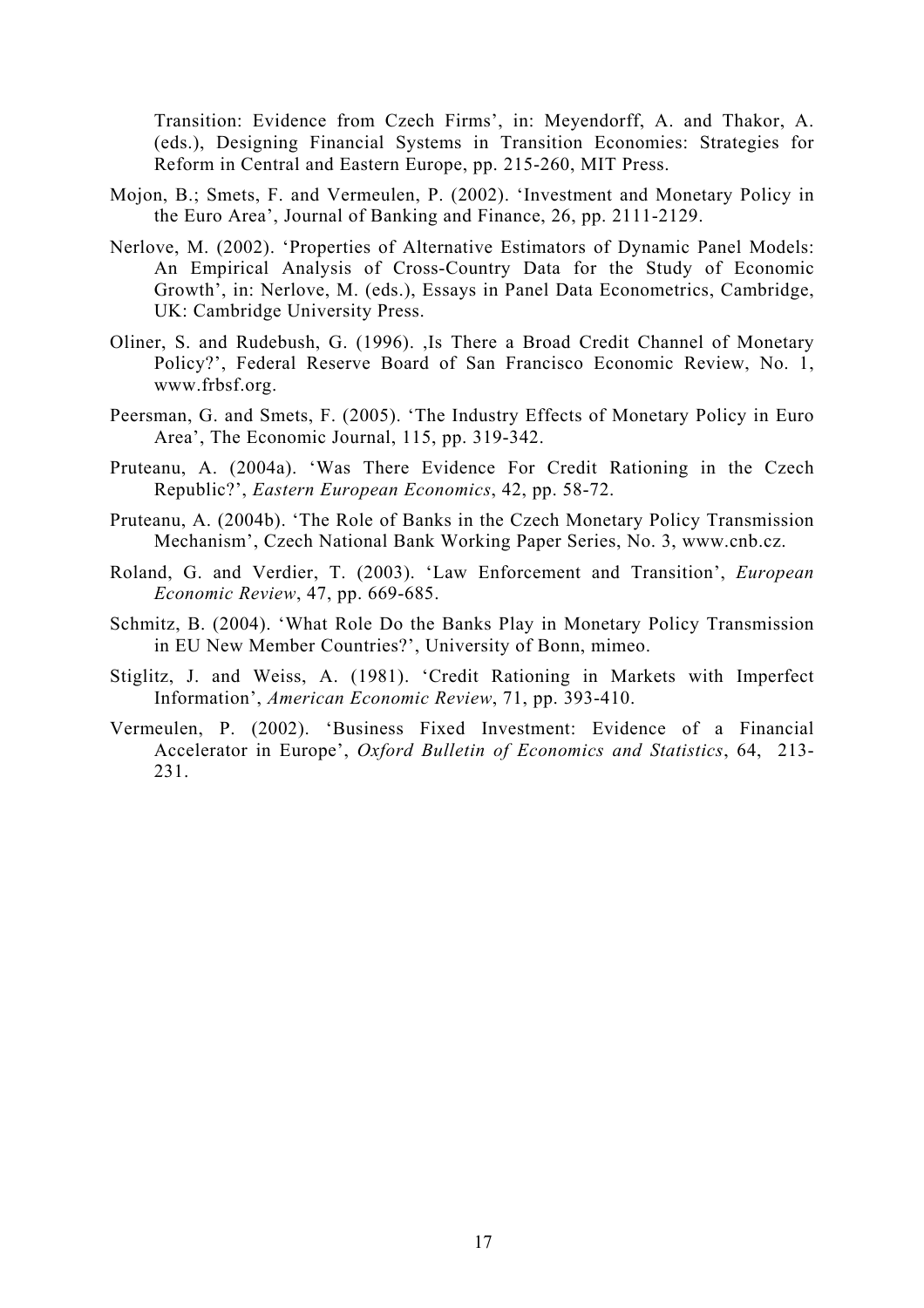# **Appendix**

# **A.1 Additional Results**

#### **Table 7 – Descriptive Statistics**

|                            | Assets    | Cash Flow  | Int. rate | Market   | Net Debt |
|----------------------------|-----------|------------|-----------|----------|----------|
|                            |           |            |           | Access   |          |
| Mean                       | 3896273   | 326471     | 10.20     | 27.04    | 868762.4 |
| Median                     | 836426    | 47029      | 8.46      | 18.71    | 151275.5 |
| Maximum                    | 202000000 | 22734922   | 83.79     | 100      | 55383697 |
| Minimum                    | 40561     | $-9750211$ | $\theta$  | $\theta$ | -539928  |
| Std. Dev.                  | 14113927  | 1651051    | 8.57      | 27.18    | 3339631  |
| <b>Skewness</b>            | 10.24     | 7.74       | 3.29      | 0.93     | 10.74    |
| <i><b>Observations</b></i> | 1494      | 1494       | 1494      | 1494     | 1494     |
| No. of Firms               | 448       | 448        | 448       | 448      | 448      |

#### **Table 8 – Year Averages of All Variables**

|      | Assets  | Cash Flow | Collateral | Interest | Market | Net Debt |
|------|---------|-----------|------------|----------|--------|----------|
|      |         |           |            | Rate     | Access |          |
| 1996 | 2946585 | 329320.7  | 1487655    | 9.34     | 36.53  | 475108.1 |
| 1997 | 4047294 | 268358.4  | 1956749    | 10.47    | 31.23  | 980659.9 |
| 1998 | 2376038 | 171819.8  | 1075408    | 14.04    | 25.65  | 678681.5 |
| 1999 | 3902052 | 192052.1  | 1940313    | 11.69    | 26.74  | 980361.5 |
| 2000 | 3873551 | 371072    | 1740596    | 10.36    | 25.77  | 836090.3 |
| 2001 | 3849908 | 330184.2  | 1632949    | 9.35     | 26.6   | 872800.2 |
| 2002 | 4405218 | 4492944   | 1682072    | 8.73     | 28     | 848533.5 |

#### **Table 9 - Determinants of Firm-level Interest Rates**

|                      | (1)        | (2)       | (3)      | (4)        | (5)        |
|----------------------|------------|-----------|----------|------------|------------|
| Net Debt             | $-4.06$    | 10.07     | 10.05    |            |            |
|                      | (12.41)    | (22.14)   | (14.2)   |            |            |
| Market Access        | $-45.15**$ | $-53.95*$ | $-27.93$ |            |            |
|                      | (19.3)     | (29.2)    | (21.82)  |            |            |
| Cash flow            | $-3.55$    | $-49.94$  | $-51.07$ | $-51.62**$ | $-53.31**$ |
|                      | (49.5)     | (83.43)   | (51.7)   | (26.26)    | (26.66)    |
| Collateral           | 14.18      | $-5.15$   | $-6.35$  | 4.66       | 0.76       |
|                      | (16.07)    | (29.24)   | (15.57)  | (9.08)     | (9.93)     |
| Downturn             |            | 2.16      |          |            |            |
|                      |            | (1.96)    |          |            |            |
| Small firms          |            |           | 2.42     |            | 1.26       |
|                      |            |           | (2.61)   |            | (1.20)     |
| <b>Fixed Effects</b> | $1.48***$  | 0.69      | 0.74     | $1.54***$  | $1.48***$  |
| R-sqr. overall       | 0.06       | 0.002     | 0.01     | 0.001      | 0.001      |
| <b>Observations</b>  | 1494       | 1494      | 1494     | 1494       | 1494       |

Note: For mnemonics, see Table 2. Net debt, cash flow and collateral divided by assets.

## **A.2 Construction of Variables for Estimating Equations (1) – (3)**

The firm-level interest rate for i-th firm,  $\binom{R_u}{m}$ , at time t is computed as follows:  $IR_{it} = INREX_{it}/LDEBT_{it}$ , where  $INREX_{it}$  are interest expenses from the Profit-Loss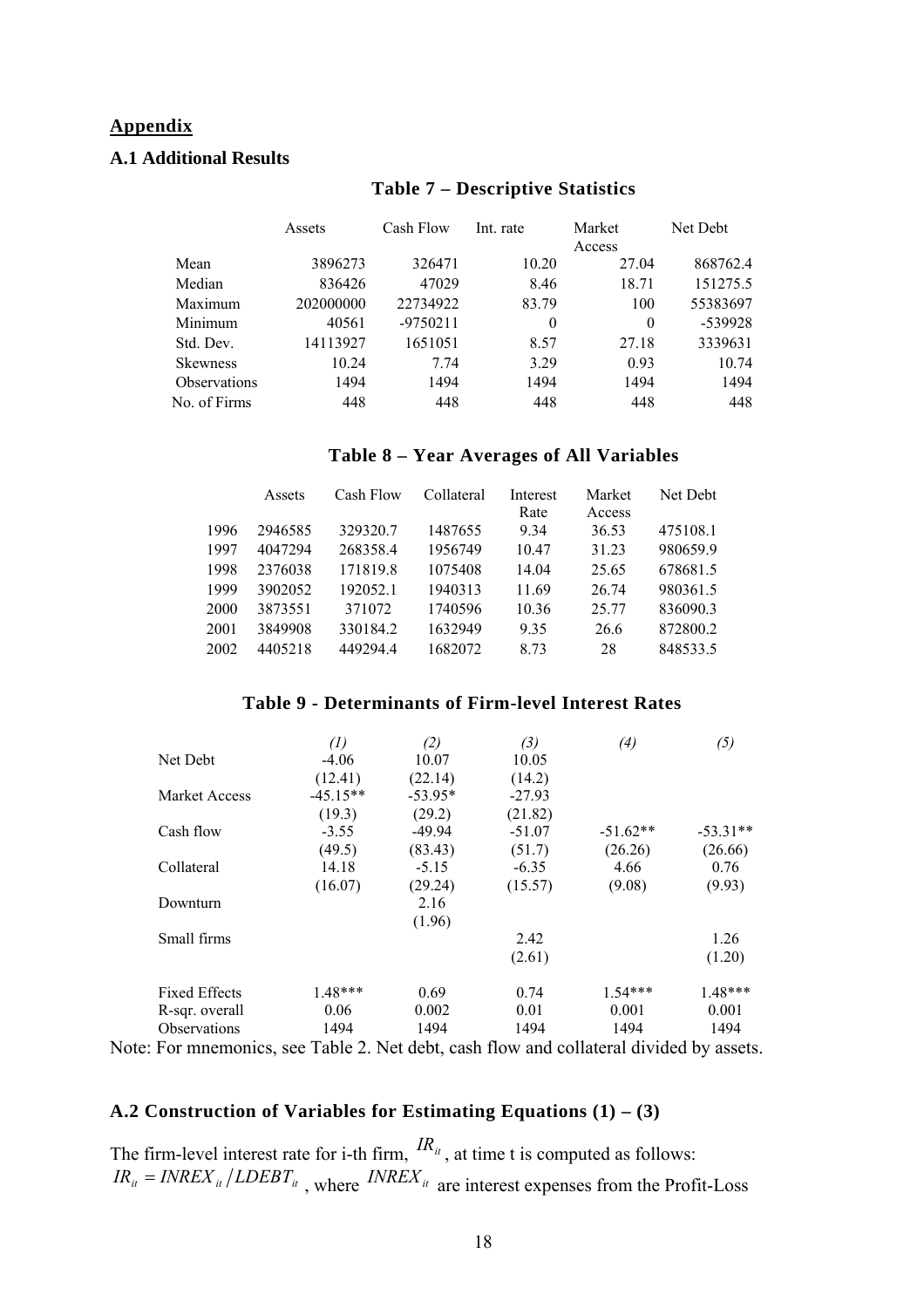Account and long-term debt  $(LDEBT_{ti})$  is a sum of non-current liabilities and bank loans and borrowings from Balance Sheet, all for i-th firm at time t. The total amount of debt outstanding from provisions and short-term liabilities is not used, as no interest is paid in this case.

To compute the collateral value of illiquid assets -  $COLL_{it}$ , we first estimate the depreciation rate as follows: *DEPRECIATION*<sub>*it*</sub> =  $\alpha$  +  $\beta$ CAPITAL<sub>*it*</sub> +  $e$ <sub>*N*</sub> where *DEPRECIATION*<sub>*it*</sub> is a depreciation of tangible and intangible fixed assets from Profit-Loss Accounts and *CAPITAL<sub>it</sub>* is a sum of tangible and intangible fixed assets from the Balance Sheets.

Having estimated the above equation by the fixed effects estimator, the results indicate that annual depreciation rate is 8.3% (simple OLS reports the value of 8.4%). This rate is somewhat higher than findings reported by Lizal (1999). Lizal, using comparable methodology, estimates the annual rate of depreciation between 4.8-5%.[12](#page-19-0) The data used in Lizal's paper are from the period 1992-1995 and this may explain the differences between our and his results. Nevertheless, our results are consistent with Czech accounting system since the depreciation rate may legally range between 2 and 20%. Controlling for industry effects influences the estimated depreciation only minimally. As a result, we work with depreciation rate of 8%, when deriving the value of collateral.

In this regard, the estimated rate of depreciation is used to compute collateral value of illiquid assets as:  $COLL_{i,t} = I_{i,t} + (1 - \delta)K_{i,t-1}$ , where  $COLL_{i,t}$  is the collateral value of illiquid assets in i-th firm at time t,  $I_{i,t}$  is i-th firms' investment at time t,  $K_{i,t-1}$  is a booked value of illiquid assets at time t-1 and  $\delta$  is rate of depreciation as computed above. As  $I_t = K_t - K_{t-1}$ , the value of collateral is computed finally as follows:  $COLL_{i,t} = K_{i,t} - \delta K_{i,t-1}$ 

Market access  $ACCESS_{it}$  is measured as one minus the ratio of short-term debt to the total company debt. Short-term debt is the current liabilities from Balance Sheets. Total company debt is calculated as the sum of current liabilities, non-current liabilities and bank loans and borrowings from Balance Sheets. This proxy estimates the extent of short-term financing.

Cash flow  $CF_{it}$  generated by the firm is calculated as the sum of the depreciation of the tangible and the intangible assets and the net income from Profit-Loss Accounts.

 $RECESSION_t$  dummy takes on a value of 1, when the GDP y-o-y growth is negative (In our sample, these are the years 1997-1998). Analogously,  $BOM_t$  dummy has zero value, when y-o-y growth is positive.

 $i_i * S_i$ ,  $i_i * M_i$  and  $i_i * L_i$  are a product of the year average of 2-week repurchase rate of the Czech National Bank and small, medium and large firm dummy, respectively.  $S_i$  dummy takes on a value of 1, when the firm's assets are smaller than 33rd percentile of the sample.

<span id="page-19-0"></span> $\overline{a}$  $12$  Some of his alternative specifications lead to the estimate of annual depreciation about 6.3%.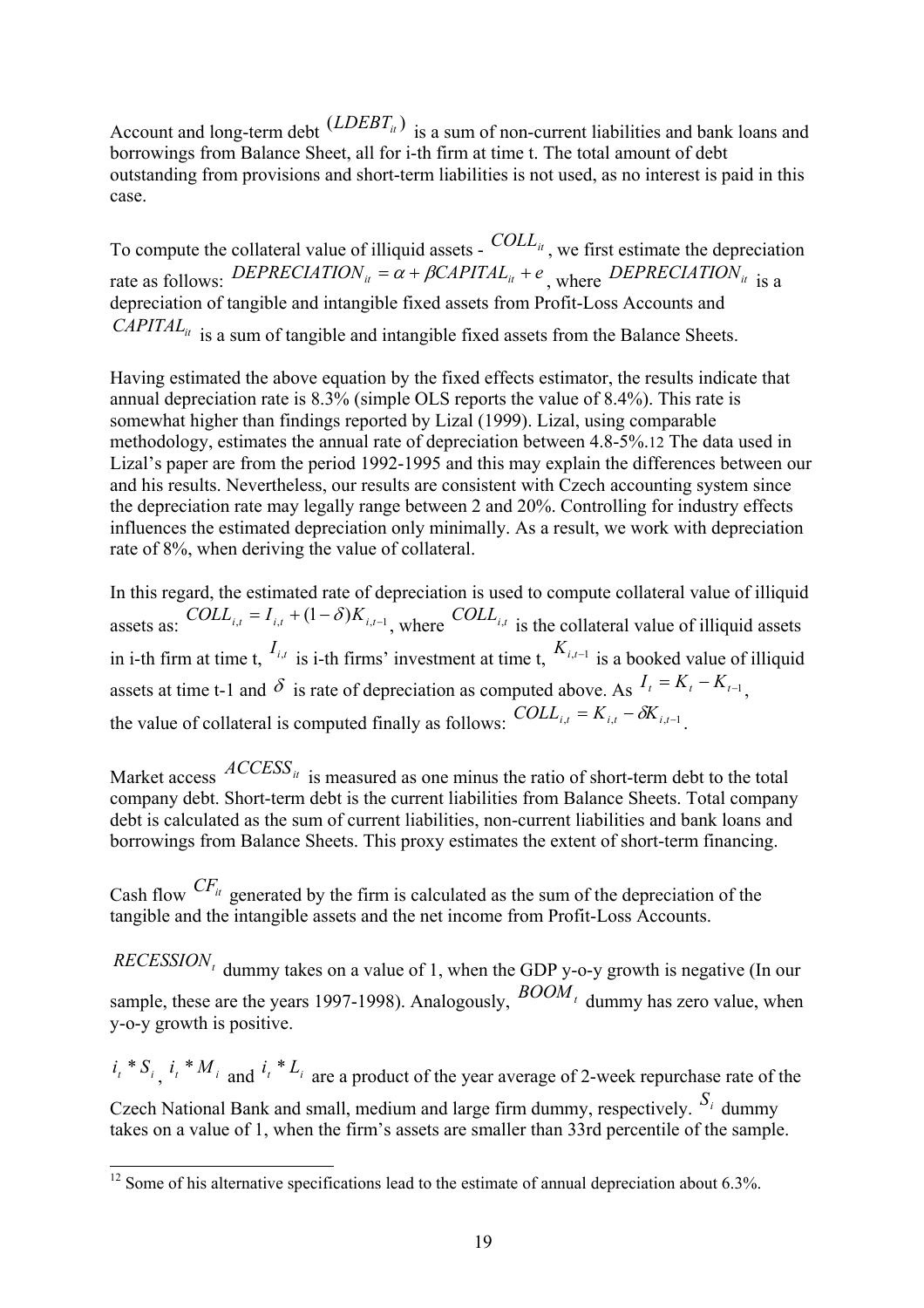$M_i$  dummy takes a value of one, when firm's assets are between 33rd and 66th percentile.  $L_i$ dummy is one, when firm's assets are between 33rd and 66th percentile.

 $CRUNCH<sub>t</sub>$  is a dummy having the value of one in 1999-2000, when firms were credit rationed (see the main text), zero otherwise. On the other hand,  $NOCRUNCH_t$  value is one in 1996-1998 and 2001-2002, zero otherwise.

#### *A.3 Construction of Weighted Aggregate Interest Rates*

We use the weighted aggregate interest rate to compare with the sample firm-level interest rates (see Chart 1).

We compute this interest rate as a weighted average of interest rate at the monthly frequency. The volume of debt outstanding weights maturity structure of interest rate for each maturity as follows:

$$
AIR_{it} = \frac{st_{it}}{st_{it} + mt_{it} + lt_{it}} sir_{it} + \frac{mt_{it}}{st_{it} + mt_{it} + lt_{it}} mir_{it} + \frac{lt_{it}}{st_{it} + mt_{it} + lt_{it}} dir_{it}
$$

Where  $AIR_t$  is aggregate interest rate at time  $t$ ,  $st_t$  is the amount of short-term debt outstanding at time *t*,  $mt_t$  is the amount of mid-term debt outstanding at time *t*, *lt*  $lt_t$  is the amount of long-term debt outstanding at time *t*,  $sir_t$  is short-term interest rate paid by firms at time *t*,  $mir_t$ is mid-term interest rate paid by firms at time  $t$  and  $\lim_{t \to \infty} t$  is long-term interest rate paid by firms at time *t*.

We use the data on monthly interest rate on loan balances and the monthly statements on loans and receivables from clients. These all variables are divided according to their maturity. Short-term instruments are labeled those with maturity less than 1 year, medium-term instruments have maturity between 1 and 5 years and long-term instruments are with maturity over 5 years. Data period spans from January 1996 to December 2002.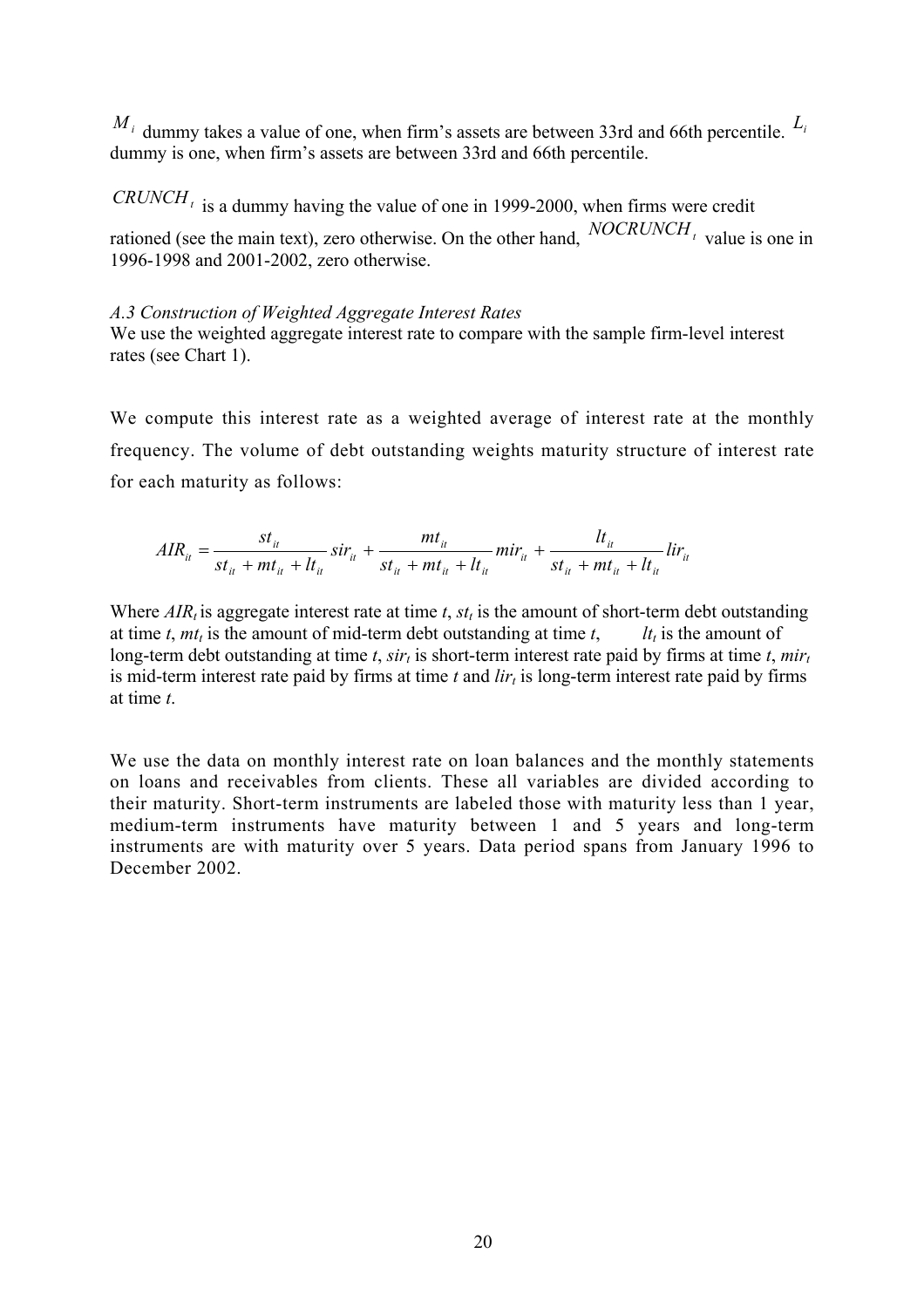

#### *Previously published:*

*2003:* 

- *26. Ondřej Schneider : European Pension Systems and the EU Enlargement*
- *27. Martin Gregor: Mancur Olson redivivus, "Vzestup a pád národů" a současné společenské vědy"*
- *28. Martin Gregor: Mancur Olson's Addendum to New Keynesianism: Wage Stickiness Explained*
- *29. Patrik Nový : Olsonova teorie hospodářského cyklu ve světle empirie: návrh alternativního metodologického přístupu*
- *30. Ondřej Schneider: Veřejné rozpočty v ČR v 90. letech 20. století kořeny krize*
- *31. Michal Ježek: Mikroanalýza reformy českého důchodového systému*
- *32. Michal Hlaváček: Efektivnost pořízení a předávání informace mezi privátními subjekty s pozitivněextenalitní vazbou*
- *33. Tomáš Richter: Zástavní právo k podniku z pohledu teorie a praxe dluhového financování*
- *34. Vladimír Benáček: Rise of an Authentic Private Sector in an Economy of Transition: De Novo Enterprises and their Impact on the Czech Economy*
- *35. Tomáš Cahlík, Soňa Pokutová, Ctirad Slavík: Human Capital Mobility*
- *36. Tomáš Cahlík, Jakub Sovina: Konvergence a soutěžní výhody ČR*
- *37. Ondřej Schneider, Petr Hedbávný: Fiscal Policy: Too Political?*
- *38. Jiří Havel: Akcionářská demokracie "Czech made"*
- *39. Jiří Hlaváček, Michal Hlaváček: K mikroekonomickému klimatu v ČR na začátku 21.století: kartel prodejců pohonných hmot? (případová studie)*
- *40. Karel Janda: Credit Guarantees in a Credit Market with Adverse Selection*
- *41. Lubomír Mlčoch: Společné dobro pro ekonomiku: národní, evropské, globální*
- *42. Karel Půlpán: Hospodářský vývoj Německa jako inspirace pro Česko*
- *43. Milan Sojka: Czech Transformation Strategy and its Economic Consequences: A Case of an Institutional Failure*
- *44. Luděk Urban: Lisabonská strategie, její hlavní směry a nástroje.*

#### *2004:*

- *45. Jiří Hlaváček, Michal Hlaváček: Models of Economically Rational Donators*
- *46. Karel Kouba, Ondřej Vychodil, Jitka Roberts: Privatizace bez kapitálu.*
- *47. František Turnovec: Economic Research in the Czech Republic: Entering International Academic Marke.t*
- *48. František Turnovec, Jacek W. Mercik, Mariusz Mazurkiewicz: Power Indices: Shapley-Shubik or Penrose-Banzhaf?*
- *49. Vladimír Benáček: Current Account Developments in Central, Baltic and South-Eastern Europe in the Preenlargement Period in 2002-2003*
- *50. Vladimír Benáček: External Financing and FDI in Central, Baltic and South-Eastern Europe during 2002- 2003*
- *51. Tomáš Cahlík, Soňa Pokutová, Ctirad Slavík: Human Capital Mobility II*
- *52. Karel Diviš, Petr Teplý: Informační efektivnost burzovních trhů ve střední Evropě*
- *53. František Turnovec: Česká ekonomická věda na mezinárodním akademickém trhu: měření vědeckého kapitálu vysokoškolských a dalších výzkumných pracovišť*
- *54. Karel Půlpán: Měnové plánování za reálného socialismu*
- *55. Petr Hedbávný, Ondřej Schneider, Jan Zápal: Does the Enlarged European Union Need a Better Fiscal Pact?*
- *56. Martin Gregor: Governing Fiscal Commons in the Enlarged European Union.*
- *57. Michal Mejstřík: Privatizace, regulace a deregulace utilit v EU a ČR: očekávání a fakta*
- *58. Ilona Bažantová: České centrální bankovnictví po vstup České republiky do Evropské unie (právně institucionální pohled)*
- *59. Jiří Havel: Dilemata českého dozoru finančních trhů.*
- *60. Irena Jindřichovská: Response of Regulatory Bodies to Financial Crises: Role of Auditors and International Comparison*
- *61. Karel Janda: Bankruptcy Procedures with Ex Post Moral Hazard*